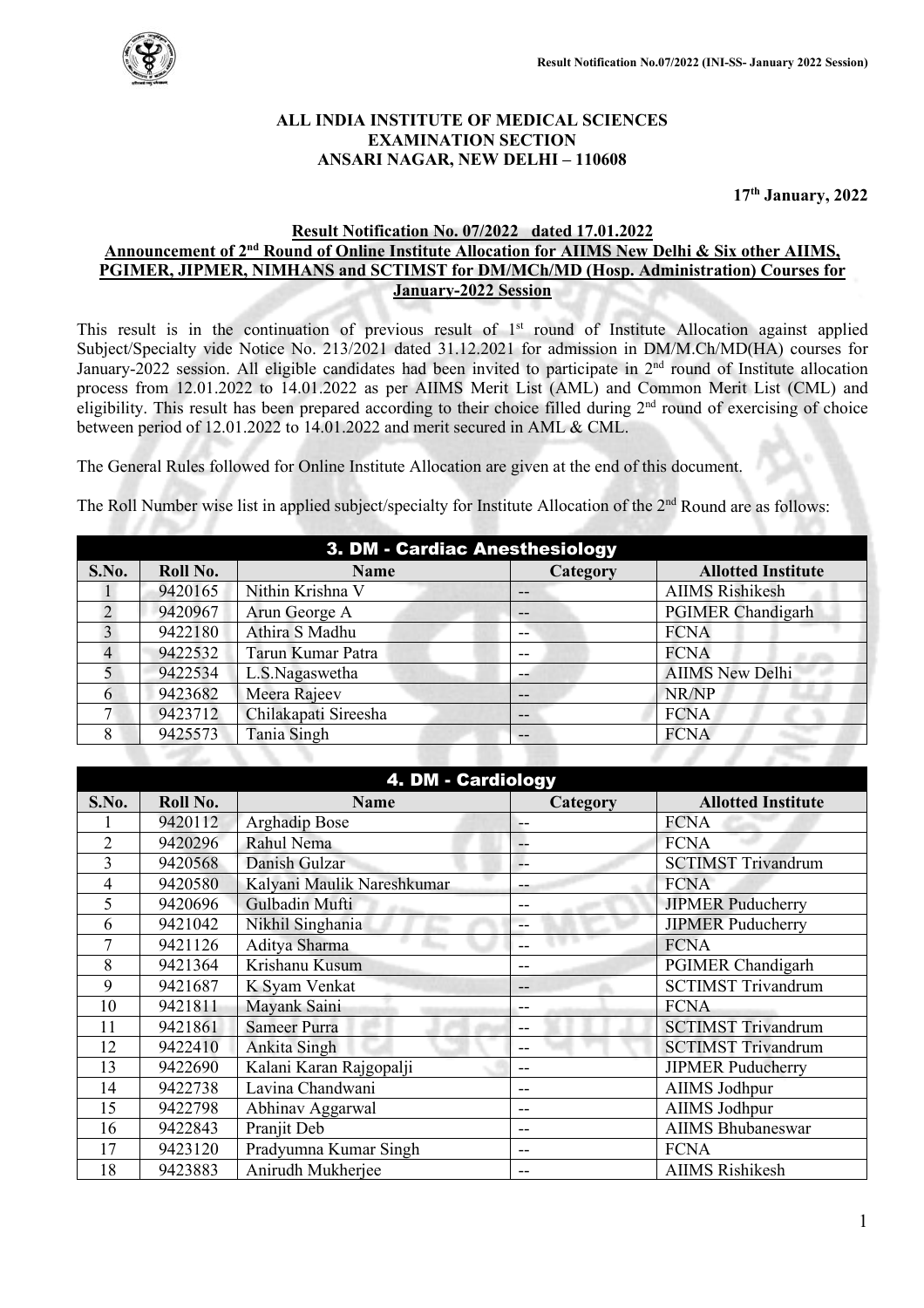

| 6. DM - Clinical Pharmacology |          |                  |          |                           |
|-------------------------------|----------|------------------|----------|---------------------------|
| S.No.                         | Roll No. | <b>Name</b>      | Category | <b>Allotted Institute</b> |
|                               | 9422586  | Saravana Kumar R | $-$      | <b>AIIMS Rishikesh</b>    |
|                               | 9425450  | Niveditha K      | $-$      | <b>PGIMER Chandigarh</b>  |

| 7. DM - Critical Care Medicine |          |                            |          |                           |
|--------------------------------|----------|----------------------------|----------|---------------------------|
| S.No.                          | Roll No. | <b>Name</b>                | Category | <b>Allotted Institute</b> |
|                                | 9421054  | Pradeep Kumar Moolchandani | $- -$    | <b>AIIMS</b> Bhopal       |
|                                | 9421301  | Trishita Saha              |          | <b>AIIMS Jodhpur</b>      |
|                                | 9422865  | Muralidharan V             |          | <b>JIPMER Puducherry</b>  |
|                                | 9423269  | Nithin T                   | --       | <b>FCNA</b>               |
|                                |          |                            |          |                           |

|                | 8. DM - Endocrinology |                            |                  |                           |  |
|----------------|-----------------------|----------------------------|------------------|---------------------------|--|
| S.No.          | Roll No.              | <b>Name</b>                | Category         | <b>Allotted Institute</b> |  |
| 1              | 9420104               | Lakhan Singh               | --               | <b>FCNA</b>               |  |
| $\overline{2}$ | 9420198               | Vinoth Kumar S             | --               | <b>FCNA</b>               |  |
| 3              | 9420320               | Lakshmi Priya T R          | --               | NR/NP                     |  |
| $\overline{4}$ | 9420362               | Durairaj                   | --               | <b>FCNA</b>               |  |
| 5              | 9420384               | Sinju Sankar P             | Ξ.               | <b>FCNA</b>               |  |
| 6              | 9420434               | Roshan Bhandari            | Foreign National | <b>FCNA</b>               |  |
| $\overline{7}$ | 9420502               | Kulkarni Adway Avadhoot    | $-$              | <b>FCNA</b>               |  |
| 8              | 9420530               | Somdatta Giri              |                  | <b>JIPMER Puducherry</b>  |  |
| 9              | 9420682               | Yash Khatod                | --               | NR/NP                     |  |
| 10             | 9420837               | Pradeep Yadav K L          | --               | NR/NP                     |  |
| 11             | 9420838               | Prashiddha Dhakal          | Foreign National | <b>AIIMS New Delhi</b>    |  |
| 12             | 9420876               | Varghese V B               | --               | NR/NP                     |  |
| 13             | 9420877               | Sarah Cherian              | --               | NR/NP                     |  |
| 14             | 9420924               | Ch Jagapathi Babu          | -5               | <b>FCNA</b>               |  |
| 15             | 9420956               | Juniali Hatwal             | --               | <b>FCNA</b>               |  |
| 16             | 9421038               | Shivali Gulati             | --               | <b>FCNA</b>               |  |
| 17             | 9421109               | Abhinay                    | --               | <b>FCNA</b>               |  |
| 18             | 9421124               | Said Jabir                 | --               | NR/NP                     |  |
| 19             | 9421297               | Sidharth Shankar Panigrahi | --               | <b>FCNA</b>               |  |
| 20             | 9421728               | Sneha Dhar                 | --               | NR/NP                     |  |
| 21             | 9421777               | Bhabani Sankar Dhal        | --               | NR/NP                     |  |
| 22             | 9421783               | <b>Azher Rizvi</b>         | --               | <b>AIIMS Jodhpur</b>      |  |
| 23             | 9421853               | Lavina Patnaik             | Ξ.               | <b>FCNA</b>               |  |
| 24             | 9421863               | Gondaliya Hetashvi Hasmukh | --               | <b>FCNA</b>               |  |
| 25             | 9421963               | Ankita Aneja               | --               | NR/NP                     |  |
| 26             | 9422002               | Gurusangappa S Mudagall    | --               | <b>FCNA</b>               |  |
| 27             | 9422043               | Sidhartha Sankar Bhuyan    | $-$              | <b>FCNA</b>               |  |
| 28             | 9422056               | Seema Daksh                | $-$              | <b>FCNA</b>               |  |
| 29             | 9422282               | Nanda N                    |                  | <b>FCNA</b>               |  |
| 30             | 9422501               | Pandit Sachin Sitaram      | --               | <b>FCNA</b>               |  |
| 31             | 9422584               | Vipin Kumar                | --               | NR/NP                     |  |
| 32             | 9422645               | Phirke Yogesh Haribhau     | --               | <b>FCNA</b>               |  |
| 33             | 9422724               | Kashish Gupta              | --               | <b>FCNA</b>               |  |
| 34             | 9422734               | Prashant Hubballi          | --               | NR/NP                     |  |
| 35             | 9422776               | Subhankar Chatterjee       | --               | <b>FCNA</b>               |  |
| 36             | 9422781               | Eram Farrukh Parvez Khan   | $-$              | <b>FCNA</b>               |  |
| 37             | 9422822               | Vibhu Ranjan Khare         | $-$              | <b>FCNA</b>               |  |
| 38             | 9423021               | Debasish Dash              | --               | <b>FCNA</b>               |  |
| 39             | 9423037               | Subhendu Kumar Sahoo       | --               | NR/NP                     |  |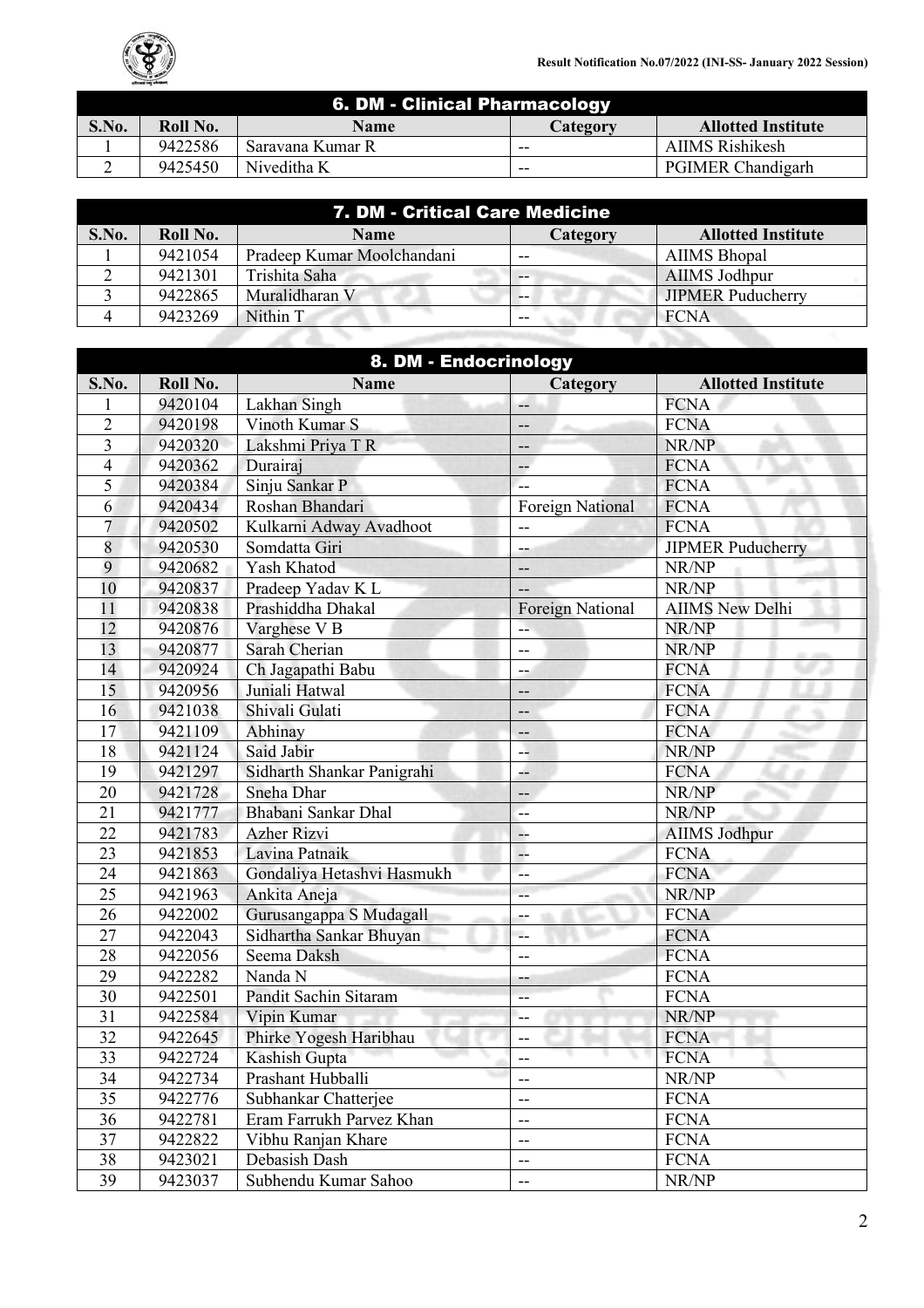

| 40 | 9423126 | Shah Ravi Jignesh         | --  | <b>PGIMER Chandigarh</b> |
|----|---------|---------------------------|-----|--------------------------|
| 41 | 9423207 | Anitha Sebastian          | --  | NR/NP                    |
| 42 | 9423224 | Nisha Batra               | --  | <b>FCNA</b>              |
| 43 | 9423232 | Jayaditya Ghosh           | --  | <b>FCNA</b>              |
| 44 | 9423264 | Jaspreet Kaur             | --  | <b>FCNA</b>              |
| 45 | 9423280 | Ekta Devi                 | --  | <b>FCNA</b>              |
| 46 | 9423345 | Divya C Ragate            |     | NR/NP                    |
| 47 | 9423382 | Abhranil Dhar             | --  | NR/NP                    |
| 48 | 9423416 | Parikh Pankti Satyamkumar | --  | NR/NP                    |
| 49 | 9423742 | Naik Esha Mukesh          | --  | <b>FCNA</b>              |
| 50 | 9423745 | Lanka Venkatesh           | --  | <b>FCNA</b>              |
| 51 | 9424117 | Mukesh Kumar              | --  | <b>FCNA</b>              |
| 52 | 9424124 | Rachana Kishore Ubrangala | --  | NR/NP                    |
| 53 | 9424278 | Deepti Sharma             | $-$ | <b>FCNA</b>              |
| 54 | 9424510 | <b>Torsha Chatterjee</b>  | --  | NR/NP                    |
| 55 | 9425124 | Sanjay Kumar              | --  | <b>FCNA</b>              |
| 56 | 9425410 | Umesh Sharma              | --  | NR/NP                    |
| 57 | 9426416 | Sidharth Arora            | $-$ | <b>FCNA</b>              |
| 58 | 9426447 | Shruthi R                 | --  | <b>FCNA</b>              |
| 59 | 9426591 | Y Rajesh Reddy            | --  | NR/NP                    |
|    |         |                           |     |                          |
|    |         |                           |     |                          |

| 9. DM - Gastroenterology |          |                                  |          |                           |
|--------------------------|----------|----------------------------------|----------|---------------------------|
| S.No.                    | Roll No. | <b>Name</b>                      | Category | <b>Allotted Institute</b> |
|                          | 9420171  | Mamidala R V Chandra             | --       | <b>JIPMER Puducherry</b>  |
| $\overline{2}$           | 9420554  | Gourav Jyoti Borah               | --       | NR/NP                     |
| 3                        | 9421134  | Nitesh Bassi                     | --       | <b>FCNA</b>               |
| $\overline{4}$           | 9421145  | Ansari Abu Aasim Akhtar          | --       | <b>FCNA</b>               |
| 5                        | 9421161  | Khatri Pawan Naresh              | --       | <b>AIIMS Bhubaneswar</b>  |
| 6                        | 9421897  | Bayye Rajkumar                   | --       | <b>FCNA</b>               |
|                          | 9422176  | Sarang Mahanaik                  | --       | <b>JIPMER Puducherry</b>  |
| 8                        | 9422205  | Mansi Chaudhary                  | --       | <b>FCNA</b>               |
| 9                        | 9422606  | <b>Chandreshwar Pratap Singh</b> | --       | <b>FCNA</b>               |
| 10                       | 9422845  | Mankare Sudhir                   | --       | <b>FCNA</b>               |
| 11                       | 9422893  | Shubham Gupta                    | --       | <b>AIIMS Bhubaneswar</b>  |
| 12                       | 9423992  | Vanisha Pundir                   | --       | <b>AIIMS Rishikesh</b>    |
| 13                       | 9424012  | Rahul Malind Gupta               |          | <b>FCNA</b>               |
| 14                       | 9425825  | Rahman Asif Matiur               | $- -$    | <b>FCNA</b>               |
|                          |          |                                  |          |                           |

|       | 10. DM - Hematopathology |                    |          |                           |  |  |
|-------|--------------------------|--------------------|----------|---------------------------|--|--|
| S.No. | Roll No.                 | Name               | Category | <b>Allotted Institute</b> |  |  |
|       | 9421576                  | Gudapati Pratyusha | --       | <b>AIIMS</b> New Delhi    |  |  |
|       | 9423837                  | Shalini Singh      | --       | <b>AIIMS</b> Rishikesh    |  |  |
|       | 9424006                  | Shreyam Acharya    | --       | <b>FCNA</b>               |  |  |
|       |                          |                    |          |                           |  |  |

| <b>12. DM - Medical Genetics</b> |          |                        |          |                           |  |
|----------------------------------|----------|------------------------|----------|---------------------------|--|
| S.No.                            | Roll No. | <b>Name</b>            | Category | <b>Allotted Institute</b> |  |
|                                  | 9420120  | Arun Sree Parameswaran | --       | <b>AIIMS Jodhpur</b>      |  |
|                                  | 9421162  | Chirag Saluja          | --       | <b>FCNA</b>               |  |
|                                  | 9421776  | Tanuja Rajial          | $- -$    | <b>FCNA</b>               |  |
|                                  | 9421946  | Kruthika B K           | $- -$    | NR/NP                     |  |
|                                  | 9423395  | Devi Saranya S         | $-$      | <b>FCNA</b>               |  |
| h                                | 9424083  | Pooja Motwani          | $-$      | <b>FCNA</b>               |  |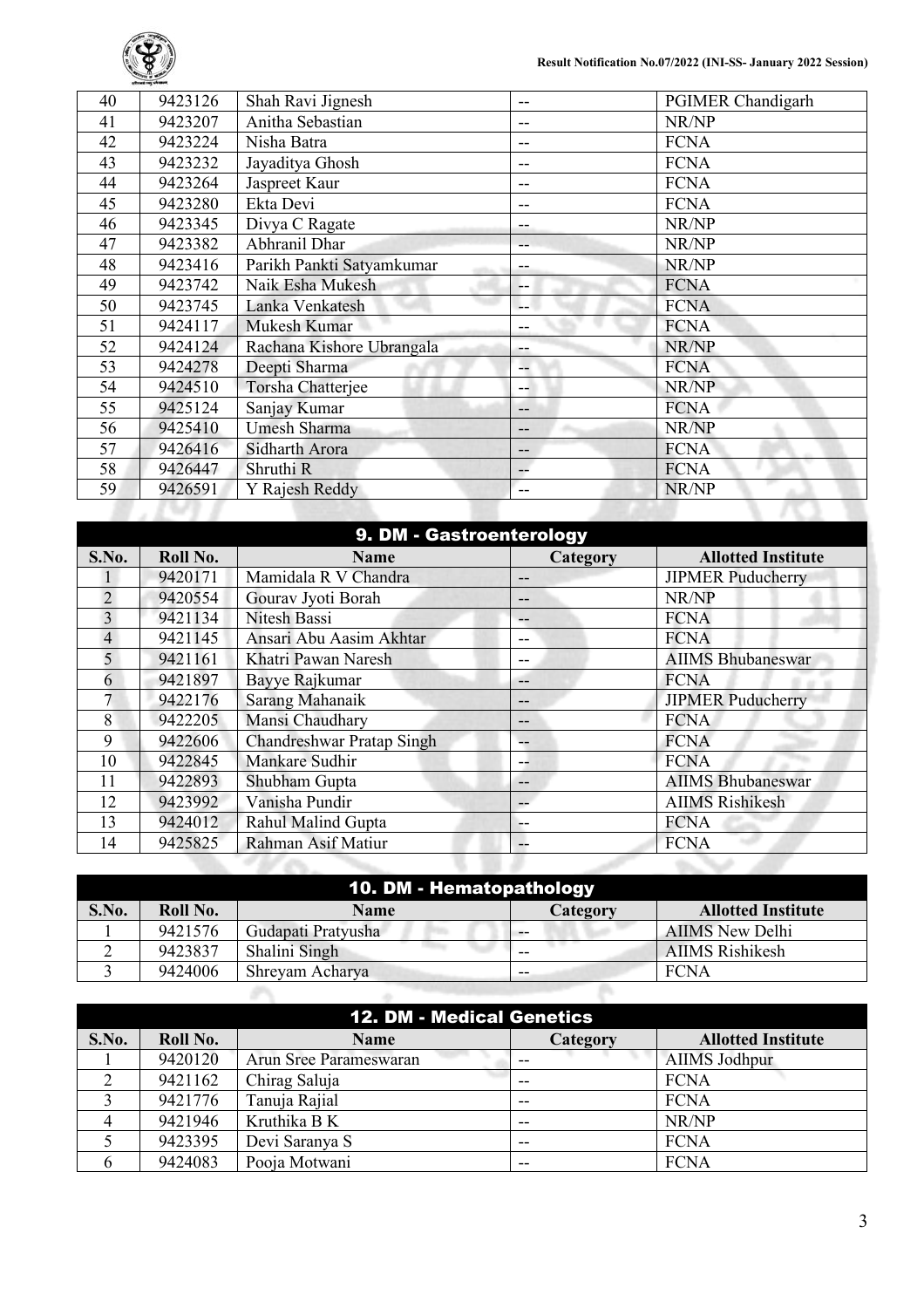| 13. DM - Medical Oncology |          |                    |                   |                           |
|---------------------------|----------|--------------------|-------------------|---------------------------|
| S.No.                     | Roll No. | <b>Name</b>        | Category          | <b>Allotted Institute</b> |
|                           | 9421330  | Sandeep Gedela     | --                | <b>FCNA</b>               |
| ◠                         | 9421463  | Nishant Sinha      | $- -$             | <b>AIIMS</b> Rishikesh    |
| $\mathbf{r}$              | 9421857  | Mridul Khanna      | $- -$             | <b>AIIMS</b> Rishikesh    |
|                           | 9423161  | Animesh Gupta      | $\qquad \qquad -$ | <b>FCNA</b>               |
|                           | 9423850  | Ajay Kumar Badhwar | $-$               | <b>JIPMER Puducherry</b>  |
|                           |          |                    |                   |                           |

| 14. DM - Neonatology    |          |                              |          |                           |
|-------------------------|----------|------------------------------|----------|---------------------------|
| S.No.                   | Roll No. | <b>Name</b>                  | Category | <b>Allotted Institute</b> |
|                         | 9420018  | Shobhana Sankar              | --       | <b>FCNA</b>               |
| $\overline{2}$          | 9420148  | Fajia Farhath                | --       | NR/NP                     |
| $\overline{\mathbf{3}}$ | 9420294  | Anil Kumar B N               | --       | <b>FCNA</b>               |
| $\overline{4}$          | 9420353  | Vijaykumar                   | --       | <b>FCNA</b>               |
| 5                       | 9420643  | <b>Rohit Yadav</b>           | --       | <b>AIIMS</b> Jodhpur      |
| 6                       | 9420801  | <b>Hemant Kumar</b>          | --       | AIIMS Jodhpur             |
| $\overline{7}$          | 9421018  | <b>Shweta Pradeep Mhatre</b> | $-$      | <b>FCNA</b>               |
| 8                       | 9421120  | <b>Irshad Ahmad Bhat</b>     | --       | NR/NP                     |
| 9                       | 9421531  | Choudri Muzafar Paswal       | $-$      | <b>AIIMS Bhubaneswar</b>  |
| 10                      | 9421707  | Parvathy S Menon             | --       | <b>FCNA</b>               |
| 11                      | 9421731  | Abhilasha Kumari             | --       | <b>FCNA</b>               |
| 12                      | 9421887  | Sajal Kumar Das              | --       | <b>FCNA</b>               |
| 13                      | 9421937  | Debapriya Roy                | --       | NR/NP                     |
| 14                      | 9421952  | <b>Sutharson R</b>           | --       | <b>FCNA</b>               |
| 15                      | 9422163  | Prabakaran G                 | --       | <b>FCNA</b>               |
| 16                      | 9422182  | Ravendra Singh               | --       | <b>FCNA</b>               |
| 17                      | 9422694  | Pratyush Jain                |          | <b>FCNA</b>               |
| 18                      | 9422860  | Vijayakumar P                | --       | <b>AIIMS Bhubaneswar</b>  |
| 19                      | 9423186  | Amrutha Visalakshi S         | --       | <b>FCNA</b>               |
| 20                      | 9423246  | Doifode Saurabh Vijay        | --       | <b>FCNA</b>               |
| 21                      | 9423287  | Nikita Kumari Panigrahi      | $-$      | <b>FCNA</b>               |
| 22                      | 9423370  | Mude Praneetha               | --       | <b>AIIMS Bhubaneswar</b>  |
| 23                      | 9423500  | Mohammed Ashif P             | 44       | <b>FCNA</b>               |
| 24                      | 9423579  | Shrutiprajna Kar             | --       | <b>FCNA</b>               |
| 25                      | 9424508  | Sachin                       | --       | AIIMS Jodhpur             |
| 26                      | 9424908  | Neha Agrawal                 | u.       | <b>FCNA</b>               |
| 27                      | 9424989  | Priyanka Choudhari           | $-$      | NR/NP                     |
| 28                      | 9425022  | M Kiran Kumar                | $-$      | NR/NP                     |
| 29                      | 9425327  | Anshuman Dhawan              | ÷÷       | NR/NP                     |
| 30                      | 9425606  | Devansh Sharma               | --       | <b>AIIMS Jodhpur</b>      |
| 31                      | 9425689  | <b>Anurag Pandey</b>         | ÷        | <b>FCNA</b>               |
| 32                      | 9425949  | Rishabh Shukla               |          | <b>FCNA</b>               |
| 33                      | 9425966  | Nawab Nishath Khanam         | --       | <b>FCNA</b>               |
| 34                      | 9426007  | Marwah Nikita Sunil          | --       | NR/NP                     |
| 35                      | 9426213  | Prashanth J B                | --       | <b>FCNA</b>               |
| 36                      | 9426612  | Devika Chennakeshava         | --       | NR/NP                     |
| 37                      | 9426617  | Preeti Singh Solanki         | $-$      | <b>FCNA</b>               |
| 38                      | 9426706  | Pathak Kumarnishant Shivram  | --       | <b>FCNA</b>               |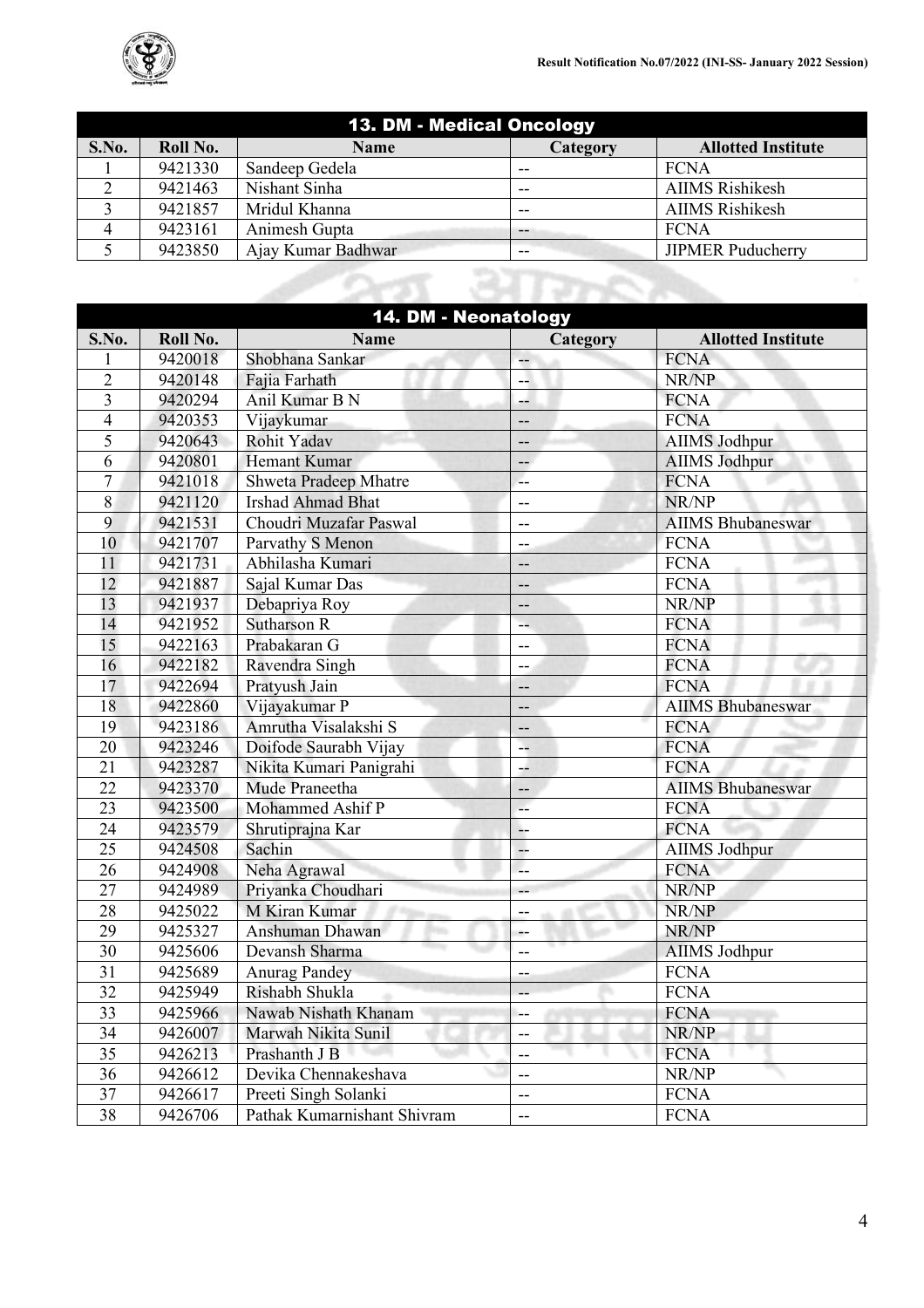

| 15. DM - Nephrology |          |                     |          |                           |
|---------------------|----------|---------------------|----------|---------------------------|
| S.No.               | Roll No. | <b>Name</b>         | Category | <b>Allotted Institute</b> |
|                     | 9420590  | Nikhil Chaudhary    | --       | <b>FCNA</b>               |
| $\overline{2}$      | 9420689  | Akshaya J           | --       | <b>FCNA</b>               |
| 3                   | 9420694  | Anish Kumar Saha    |          | <b>FCNA</b>               |
| 4                   | 9420698  | Harrini Devi        | --       | <b>FCNA</b>               |
| 5                   | 9420705  | Srinidhi V          | --       | <b>FCNA</b>               |
| 6                   | 9420804  | Akshay V            |          | <b>AIIMS Jodhpur</b>      |
| 7                   | 9420903  | <b>Beauty Suman</b> | --       | NR/NP                     |
| 8                   | 9420905  | Vignesh S           |          | NR/NP                     |
| 9                   | 9421112  | Pallavi Uppal       |          | <b>FCNA</b>               |
| 10                  | 9421199  | Anshuman Biswal     | --       | <b>FCNA</b>               |
| 11                  | 9421431  | Rama V              |          | <b>PGIMER Chandigarh</b>  |
| 12                  | 9421498  | Jyoti Aggarwal      | --       | <b>AIIMS</b> Raipur       |
| 13                  | 9421996  | Sudharshan K        | --       | <b>FCNA</b>               |
| 14                  | 9422375  | Abhilasha Soni      | --       | AIIMS Jodhpur             |
| 15                  | 9423100  | Jeeja J J           | --       | <b>FCNA</b>               |
| 16                  | 9423589  | Yashendu Sarda      | --       | <b>AIIMS</b> Raipur       |
| 17                  | 9423961  | Thakker Tanvi Vijay |          | <b>FCNA</b>               |
| 18                  | 9424487  | Chayan Mondal       | --       | NR/NP                     |

|               |          |                   | 16. DM - Pediatric Cardiology |                           |
|---------------|----------|-------------------|-------------------------------|---------------------------|
| S.No.         | Roll No. | <b>Name</b>       | <b>Category</b>               | <b>Allotted Institute</b> |
|               | 9420810  | Kishore S V       | --                            | <b>FCNA</b>               |
| $\mathcal{D}$ | 9420892  | Praveen A         | $- -$                         | <b>FCNA</b>               |
| 3             | 9422116  | Suad Akhtar       | --                            | <b>FCNA</b>               |
|               | 9422826  | Ashwini B Prithvi | $- -$                         | <b>FCNA</b>               |
|               | 9422859  | Shama Perween     | --                            | NR/NP                     |
| 6             | 9424110  | Sadik Kc          | $- -$                         | NR/NP                     |
|               | 9425144  | Shivaprasad P M   | $- -$                         | NR/NP                     |
|               |          |                   |                               |                           |

|                | 19. DM - Neurology |                              |          |                           |  |  |  |
|----------------|--------------------|------------------------------|----------|---------------------------|--|--|--|
| S.No.          | Roll No.           | <b>Name</b>                  | Category | <b>Allotted Institute</b> |  |  |  |
|                | 9420016            | Mounika Gopalam              | --       | <b>FCNA</b>               |  |  |  |
| $\overline{2}$ | 9420052            | Aparna Thomas                | --       | NR/NP                     |  |  |  |
| 3              | 9420119            | <b>Mithun Mathew Thomas</b>  | --       | <b>FCNA</b>               |  |  |  |
| 4              | 9420163            | Patel Udit Dineshbhai        | --       | NR/NP                     |  |  |  |
| 5              | 9420204            | M Mallikarjuna Reddy         | --       | <b>FCNA</b>               |  |  |  |
| 6              | 9420209            | Kambam Hari Krishna          | --       | <b>FCNA</b>               |  |  |  |
|                | 9420261            | Manasa Muralidharan          | --       | NR/NP                     |  |  |  |
| 8              | 9420284            | Bharat Kumar Sahu            | --       | <b>FCNA</b>               |  |  |  |
| 9              | 9420343            | Chaudhari Sagarbhai Hemabhai | --       | <b>FCNA</b>               |  |  |  |
| 10             | 9420405            | Swathy Krishnan A R          | --       | <b>FCNA</b>               |  |  |  |
| 11             | 9420435            | Sumita Kalita                | --       | <b>FCNA</b>               |  |  |  |
| 12             | 9420469            | Abhimanyu                    | --       | <b>FCNA</b>               |  |  |  |
| 13             | 9420492            | Shubham Shekhar Singh        | --       | <b>FCNA</b>               |  |  |  |
| 14             | 9420576            | Iqbal Singh                  | --       | <b>FCNA</b>               |  |  |  |
| 15             | 9420592            | Rakesh Nagar                 | --       | <b>FCNA</b>               |  |  |  |
| 16             | 9420785            | Pentakota Yamini Priyanka    | --       | <b>FCNA</b>               |  |  |  |
| 17             | 9420853            | Faldu Deep Rajeshkumar       | --       | <b>FCNA</b>               |  |  |  |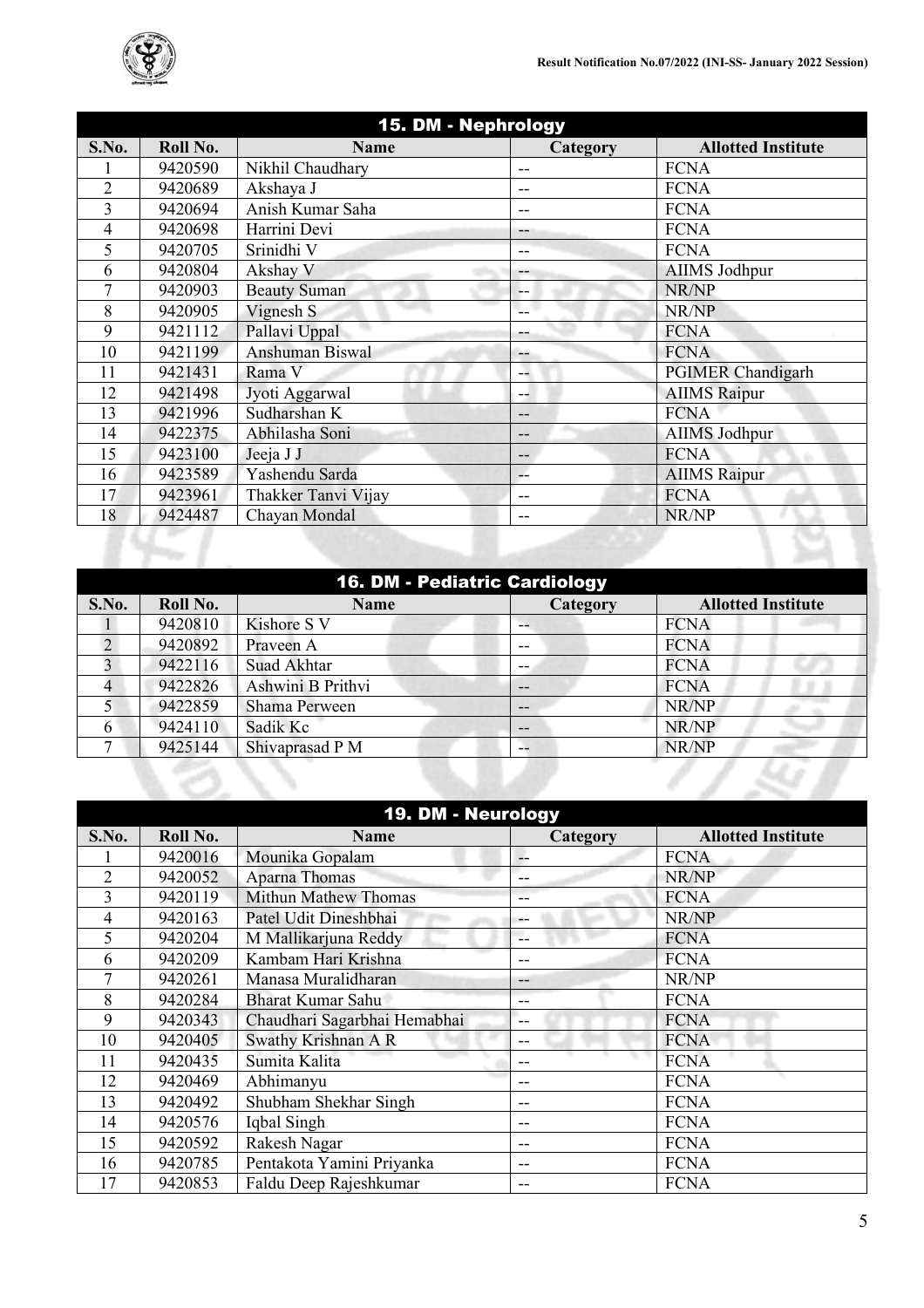

| 18              | 9420916 | Aparna Amarnath                 | --                       | <b>FCNA</b>              |
|-----------------|---------|---------------------------------|--------------------------|--------------------------|
| 19              | 9420921 | Allen James                     | --                       | NIMHANS Bengaluru        |
| 20              | 9420943 | Sahaj Agrawal                   | --                       | <b>FCNA</b>              |
| $\overline{21}$ | 9420973 | Aishwarya Raj                   | $-$                      | <b>FCNA</b>              |
| 22              | 9421001 | Ibrahim Hussain                 | --                       | NR/NP                    |
| 23              | 9421052 | Satish Kumar                    | --                       | <b>FCNA</b>              |
| 24              | 9421076 | Marri Lakshmi Harika            | --                       | <b>FCNA</b>              |
| $\overline{25}$ | 9421304 | Manju Yadav                     |                          | NR/NP                    |
| 26              | 9421337 | Aiswarya R Nair                 | --                       | <b>FCNA</b>              |
| 27              | 9421439 | Ragavendar B                    | --                       | <b>JIPMER Puducherry</b> |
| 28              | 9421748 | Serigudem Naresh Kumar          | ц.                       | NR/NP                    |
| 29              | 9421779 | M Keerthi Sree                  | --                       | NR/NP                    |
| 30              | 9421787 | Arnesh Bhattacharya             | ÷                        | <b>FCNA</b>              |
| 31              | 9421789 | Vandana K V                     | --                       | <b>FCNA</b>              |
| 32              | 9421939 | Injeela Masoom                  | --                       | <b>FCNA</b>              |
| 33              | 9422010 | <b>B</b> Sai Apoorva            | $- -$                    | <b>FCNA</b>              |
| 34              | 9422178 | Shiny Joy                       | --                       | <b>AIIMS</b> New Delhi   |
| 35              | 9422198 | Gudhate Aditya Sunil            | $-$                      | <b>FCNA</b>              |
| 36              | 9422357 | Gaurav Chaudhary                | $\overline{\mathbf{r}}$  | <b>FCNA</b>              |
| 37              | 9422370 | Faim Ahamed                     | $\overline{a}$           | <b>FCNA</b>              |
| 38              | 9422480 | Shalaj Jain                     | --                       | NR/NP                    |
| 39              | 9422659 | Siddharth Chand                 | --                       | <b>FCNA</b>              |
| 40              | 9422880 | <b>Bharath R</b>                | --                       | <b>FCNA</b>              |
| 41              | 9422907 | Arjun Bal K P                   | --                       | <b>FCNA</b>              |
| 42              | 9422922 | Athira P                        | --                       | <b>FCNA</b>              |
| 43              | 9422989 | <b>Kuntal Biswas</b>            |                          | <b>FCNA</b>              |
| 44              | 9423010 | Saikiran K                      | --                       | <b>FCNA</b>              |
| 45              | 9423023 | Rahul Gandhi I                  | --                       |                          |
| 46              |         |                                 | $-$                      | NR/NP                    |
|                 | 9423068 | Bharath Mysore Madhusudhan      | --                       | <b>FCNA</b>              |
| 47              | 9423240 | Naik Rahul Tejerao              | --                       | <b>AIIMS Jodhpur</b>     |
| 48              | 9423247 | V N Vignesh Shantham            | --                       | <b>FCNA</b>              |
| 49              | 9423263 | Baig Ilyas Mirza Mujahid        | --                       | <b>FCNA</b>              |
| 50              | 9423327 | Baishampayan Goswami            | --                       | <b>FCNA</b>              |
| $\overline{51}$ | 9423354 | Mohammad Firoz Nizami           | d.                       | NR/NP                    |
| 52              | 9423740 | Sindhu B R                      | --                       | <b>FCNA</b>              |
| 53              | 9423924 | Himanshu Shakya                 | --                       | <b>FCNA</b>              |
| 54              | 9424030 | L Varun Anand                   | --                       | <b>FCNA</b>              |
| 55              | 9424045 | Arepalli Santhosh Kumar         | μ.                       | <b>NIMHANS Bengaluru</b> |
| 56              | 9424080 | Mahto Anuradha Premchand        | --                       | <b>FCNA</b>              |
| 57              | 9424159 | Sneh Kumari Jain                | --                       | <b>FCNA</b>              |
| 58              | 9424220 | Anjuman Fayaz                   | --                       | <b>FCNA</b>              |
| 59              | 9424252 | Dr Hamsa K M                    | --                       | NR/NP                    |
| 60              | 9424380 | Putrevu Sri Sai Venkata Haritha | --                       | <b>FCNA</b>              |
| 61              | 9424699 | P Arjun Chandrashekar           | --                       | <b>FCNA</b>              |
| 62              | 9424797 | Muneeswaran                     | --                       | NR/NP                    |
| 63              | 9424880 | Indu Kiran                      | --                       | <b>FCNA</b>              |
| 64              | 9425073 | Gursimran Singh                 | --                       | <b>FCNA</b>              |
| 65              | 9425385 | Gaurav Bhargava                 | --                       | <b>FCNA</b>              |
| 66              | 9425605 | Agrawal Shubham Satyanarayan    | --                       | <b>FCNA</b>              |
| 67              | 9425700 | Jalumuri Satya Soma Anjusha     | $-$                      | <b>FCNA</b>              |
| 68              | 9425707 | Deepshikha                      | $\overline{\phantom{a}}$ | <b>FCNA</b>              |
| 69              | 9426479 | Kommatigunta Anusha             | --                       | <b>FCNA</b>              |
| 70              | 9426746 | Manne Narendhar                 | --                       | NR/NP                    |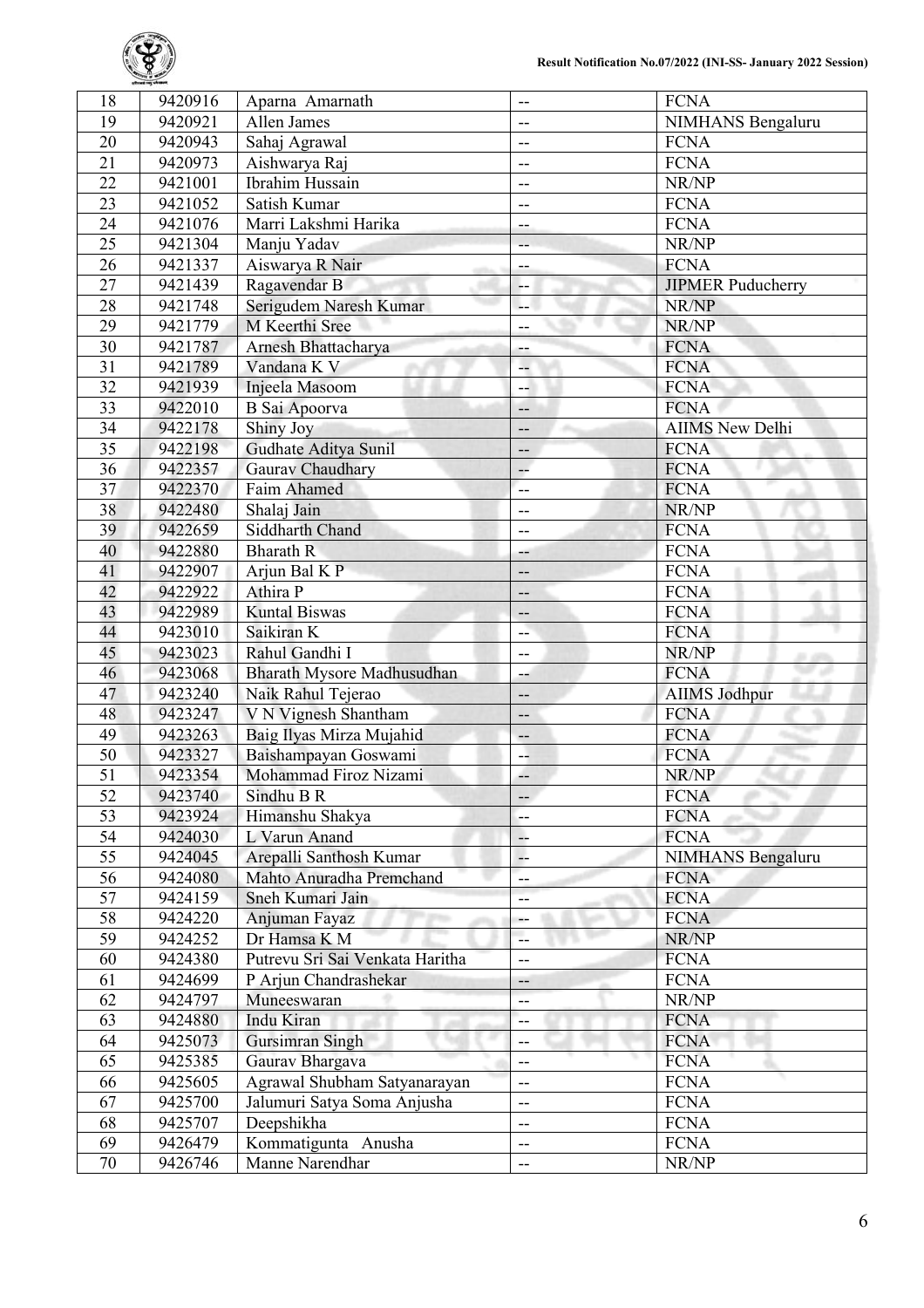

|                |          |                             | 20. DM - Neuroimaging and Interventional Neuroradiology |                           |  |
|----------------|----------|-----------------------------|---------------------------------------------------------|---------------------------|--|
| S.No.          | Roll No. | <b>Name</b>                 | Category                                                | <b>Allotted Institute</b> |  |
| 1              | 9420056  | Dewansh Mishra              | --                                                      | <b>FCNA</b>               |  |
| $\overline{2}$ | 9420175  | Bharath J                   | --                                                      | NR/NP                     |  |
| 3              | 9420236  | Mohd Asif                   | --                                                      | <b>FCNA</b>               |  |
| $\overline{4}$ | 9420240  | Rinesh Kochummen            | $-$                                                     | <b>FCNA</b>               |  |
| 5              | 9420286  | Amalan Ignatius             | --                                                      | <b>FCNA</b>               |  |
| 6              | 9420358  | Tiwari Vivek Premshankar    | --                                                      | <b>FCNA</b>               |  |
| $\overline{7}$ | 9420397  | Prithvijit Chakraborty      | --                                                      | <b>FCNA</b>               |  |
| $\overline{8}$ | 9420488  | Thummar Darshan Mansukhbhai | --                                                      | <b>FCNA</b>               |  |
| 9              | 9420506  | Anil Sharma                 | $\sim$                                                  | <b>FCNA</b>               |  |
| 10             | 9420874  | Dr. Tushar Suvra Ghosh      | --                                                      | NR/NP                     |  |
| 11             | 9421006  | Aman Yusuf Khan             | --                                                      | <b>FCNA</b>               |  |
| 12             | 9421012  | Savyasachi Jain             | ц.                                                      | <b>JIPMER Puducherry</b>  |  |
| 13             | 9421136  | Harsh Singh                 | --                                                      | <b>FCNA</b>               |  |
| 14             | 9421336  | Mohamed Rafi K              | --                                                      | <b>FCNA</b>               |  |
| 15             | 9421479  | <b>Uday Kumar</b>           | --                                                      | <b>FCNA</b>               |  |
| 16             | 9421602  | Musaib Ahmad Dar            | --                                                      | <b>FCNA</b>               |  |
| 17             | 9421605  | Rajat Singhal               | 44                                                      | <b>FCNA</b>               |  |
| 18             | 9421790  | Adarsh B Hampole            | --                                                      | <b>FCNA</b>               |  |
| 19             | 9422237  | Ruchi Gautam                | --                                                      | <b>FCNA</b>               |  |
| 20             | 9422259  | Rakib Ahmad Wani            | $-$                                                     | <b>FCNA</b>               |  |
| 21             | 9422530  | T Seetam Kumar              | --                                                      | <b>FCNA</b>               |  |
| 22             | 9422650  | Rohan V                     | --                                                      | <b>FCNA</b>               |  |
| 23             | 9422815  | Zohaib Hussain              | --                                                      | <b>FCNA</b>               |  |
| 24             | 9422926  | Gadadasu Prithvi Rani       | --                                                      | NR/NP                     |  |
| 25             | 9422943  | Harsimran Bhatia            | $-$                                                     | NR/NP                     |  |
| 26             | 9423539  | Sunil Kumar                 | --                                                      | NR/NP                     |  |
| 27             | 9424417  | Gobi                        | --                                                      | NR/NP                     |  |
| 28             | 9424898  | Rishabh Jain                | --                                                      | NR/NP                     |  |
| 29             | 9424998  | <b>Sushant Babbar</b>       | --                                                      | NR/NP                     |  |
| 30             | 9425601  | Malik Faizan Abass          | $--$                                                    | NR/NP                     |  |
| 31             | 9425751  | Walavalkar Abhijeet Sanjiv  | --                                                      | <b>FCNA</b>               |  |
| 32             | 9425789  | Girendra Shankar            | --                                                      | <b>FCNA</b>               |  |
| 33             | 9425794  | Abhinandan Kumar            | --                                                      | <b>FCNA</b>               |  |
| 34             | 9426328  | Sanket Dash                 | --                                                      | <b>PGIMER Chandigarh</b>  |  |
| 35             | 9426498  | Ashish Aravind              | --                                                      | NR/NP                     |  |
| 36             | 9426567  | Maherafsha Hundekari        | μ.                                                      | NR/NP                     |  |
| 37             | 9426992  | Rajchandra Singh Kharayat   | --                                                      | <b>SCTIMST Trivandrum</b> |  |
|                |          |                             |                                                         |                           |  |

| 22. DM - Pediatric Nephrology |          |                              |          |                           |
|-------------------------------|----------|------------------------------|----------|---------------------------|
| S.No.                         | Roll No. | <b>Name</b>                  | Category | <b>Allotted Institute</b> |
|                               | 9420688  | Anjali Tomar                 | --       | NR/NP                     |
| $\mathfrak{D}$                | 9421550  | Sangeeta                     | --       | NR/NP                     |
| 3                             | 9421875  | Jana Priya S                 | --       | NR/NP                     |
| 4                             | 9422730  | Mohammad Yusuf Ali Mazhari   | --       | <b>FCNA</b>               |
|                               | 9422811  | <b>Shirke Prateek Pramod</b> | --       | <b>FCNA</b>               |
| 6                             | 9422838  | Sunil Kushwah                | --       | NR/NP                     |
| ┑                             | 9423413  | Aditi Das                    | --       | <b>FCNA</b>               |
| 8                             | 9424357  | Athira M                     | --       | <b>FCNA</b>               |
| 9                             | 9424757  | Muhsina Fathima T Thottathil | --       | <b>FCNA</b>               |
| 10                            | 9424937  | Vageesh K M                  | --       | NR/NP                     |
| 11                            | 9425546  | Harshit Kumar                | --       | <b>FCNA</b>               |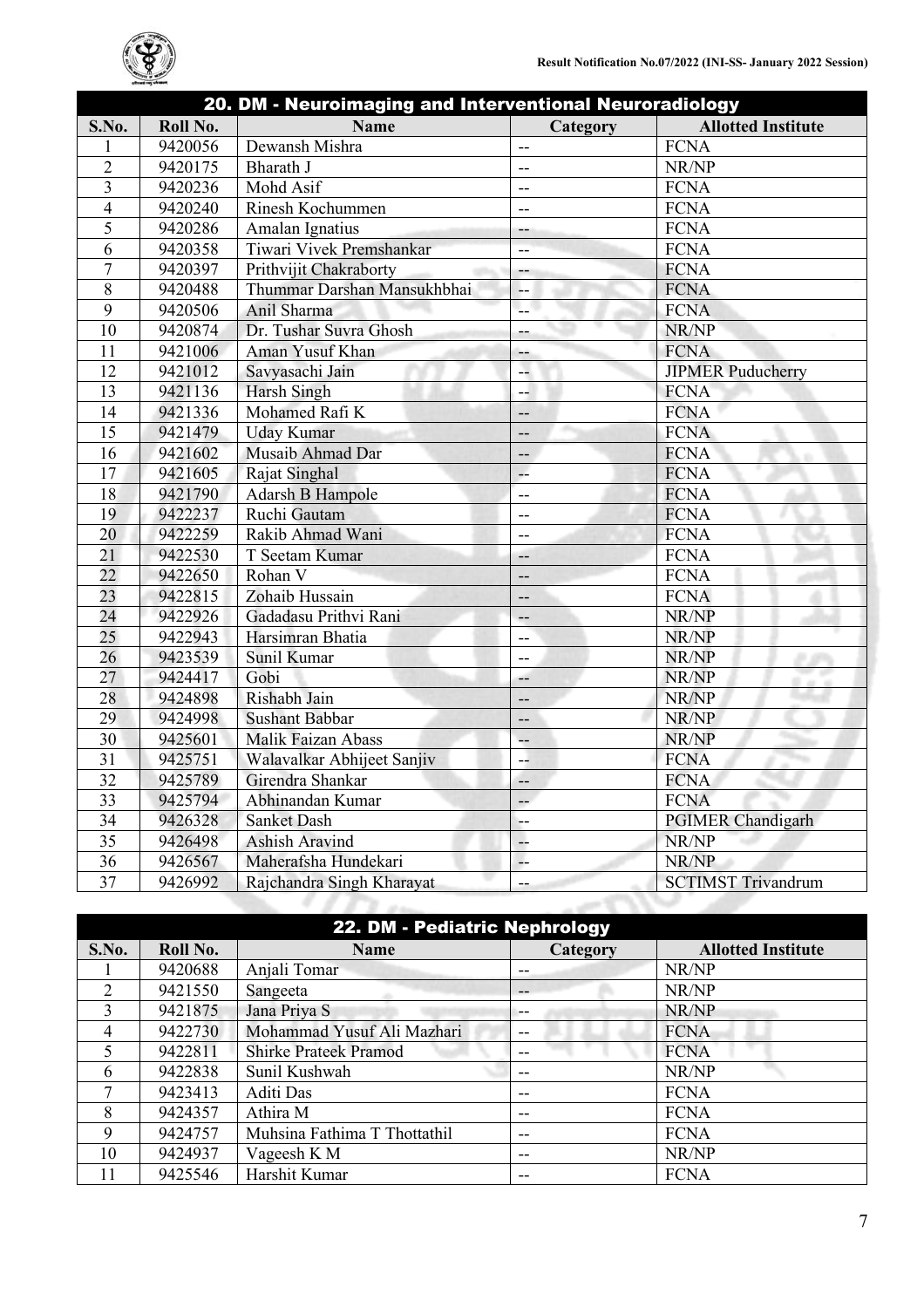

| S.No.                       | Roll No. | <b>Name</b>                   | Category       | <b>Allotted Institute</b> |
|-----------------------------|----------|-------------------------------|----------------|---------------------------|
|                             | 9420039  | Samannay Das                  | --             | <b>FCNA</b>               |
| $\mathcal{D}_{\mathcal{L}}$ | 9420325  | Indrasish Ray Chaudhuri       | --             | <b>FCNA</b>               |
| 3                           | 9421347  | Ashna Kumar                   | --             | NR/NP                     |
| 4                           | 9421579  | Aradhana Rohil                | --             | <b>FCNA</b>               |
|                             | 9421884  | Gowri Shankar                 | --             | <b>FCNA</b>               |
| 6                           | 9421929  | Kiruthiga S                   | --             | NR/NP                     |
| 7                           | 9422582  | <b>Manpreet Arora</b>         |                | NR/NP                     |
| 8                           | 9422862  | Neelam Harsha                 | --             | NR/NP                     |
| 9                           | 9423683  | Prabhudev Mahantayya Hiremath | $\overline{a}$ | NR/NP                     |
| 10                          | 9424549  | Nirmalkumar B                 | --             | <b>FCNA</b>               |
| 11                          | 9425712  | Syeda Arshiya Ferdoze         | --             | <b>FCNA</b>               |
| 12                          | 9426688  | Priya Gupta                   | --             | NR/NP                     |

| 24. DM - Pulmonary, Critical Care & Sleep Medicine |          |                              |                 |                           |
|----------------------------------------------------|----------|------------------------------|-----------------|---------------------------|
| S.No.                                              | Roll No. | <b>Name</b>                  | <b>Category</b> | <b>Allotted Institute</b> |
|                                                    | 9420280  | Sreyas Sharma                | --              | <b>AIIMS</b> Jodhpur      |
| $\overline{2}$                                     | 9420535  | Subhankar Chakraborty        |                 | <b>FCNA</b>               |
| 3                                                  | 9420859  | Abdul Raouf Wani             |                 | <b>FCNA</b>               |
| 4                                                  | 9420941  | Bayyaram Rambhoopalreddy     | --              | <b>FCNA</b>               |
| 5                                                  | 9420990  | Kirti                        | --              | <b>AIIMS</b> Bhopal       |
| 6                                                  | 9421111  | Yash Jagdhari                | --              | <b>AIIMS Jodhpur</b>      |
| 7                                                  | 9421353  | Nyrvan Baishya               | --              | <b>AIIMS Rishikesh</b>    |
| 8                                                  | 9421517  | <b>Rohit Pathak</b>          |                 | <b>FCNA</b>               |
| 9                                                  | 9421713  | Yaragarla Soma Sai Kiran     |                 | <b>AIIMS</b> Raipur       |
| 10                                                 | 9422451  | S Anusha Rao                 | --              | <b>AIIMS</b> Bhopal       |
| 11                                                 | 9423082  | Arushi                       | --              | <b>FCNA</b>               |
| 12                                                 | 9423284  | Ahmed Safwan M               | --              | <b>FCNA</b>               |
| 13                                                 | 9423705  | Harsh Vardhan                | --              | <b>AIIMS Jodhpur</b>      |
| 14                                                 | 9425281  | Faruqi Shabina Faizur Rehman | --              | <b>FCNA</b>               |
| 15                                                 | 9426039  | Paresh Chandra Mohanta       |                 | <b>AIIMS</b> Patna        |
| 16                                                 | 9426933  | Shaik Afshan Ali             | --              | <b>AIIMS Bhubaneswar</b>  |
|                                                    |          |                              |                 |                           |

|       | 27. DM - Cardiovascular Radiology & Endovascular Interventions |                            |          |                           |  |  |
|-------|----------------------------------------------------------------|----------------------------|----------|---------------------------|--|--|
| S.No. | Roll No.                                                       | <b>Name</b>                | Category | <b>Allotted Institute</b> |  |  |
|       | 9420406                                                        | Rana Vishwadeep Mall       | $-$      | <b>FCNA</b>               |  |  |
| 2     | 9420436                                                        | Syeda Nilufar Islam        | --       | <b>FCNA</b>               |  |  |
| 3     | 9420461                                                        | Kaneria Nachiket Kiritbhai | --       | <b>FCNA</b>               |  |  |
| 4     | 9420541                                                        | Sheetal Sharma             | --       | <b>FCNA</b>               |  |  |
| 5     | 9421049                                                        | Ashwinkumar A              | $-$      | NR/NP                     |  |  |
| 6     | 9421129                                                        | Aurora Gaurav Rajkumar     | --       | <b>FCNA</b>               |  |  |
|       | 9421159                                                        | Venkata Subbaih A          | --       | <b>SCTIMST Trivandrum</b> |  |  |
| 8     | 9422143                                                        | Mohammad Shoaib            | --       | NR/NP                     |  |  |
| 9     | 9422350                                                        | Joseph Thomas              | --       | <b>AIIMS New Delhi</b>    |  |  |
| 10    | 9423540                                                        | Samarth S Gowda            | --       | <b>FCNA</b>               |  |  |
| 11    | 9423752                                                        | Shashikant Kumar           | --       | NR/NP                     |  |  |
| 12    | 9424413                                                        | Kasireddy Sasikanth Reddy  | --       | <b>FCNA</b>               |  |  |
| 13    | 9425049                                                        | Kaushik Chakraborty        | --       | <b>FCNA</b>               |  |  |
| 14    | 9425702                                                        | Annamalai Vairavan         | --       | <b>FCNA</b>               |  |  |
| 15    | 9426494                                                        | Aditi Saini                | --       | <b>FCNA</b>               |  |  |
| 16    | 9426808                                                        | Kaleemullah S              | --       | NR/NP                     |  |  |
| 17    | 9426870                                                        | P Arunprakash              | --       | <b>FCNA</b>               |  |  |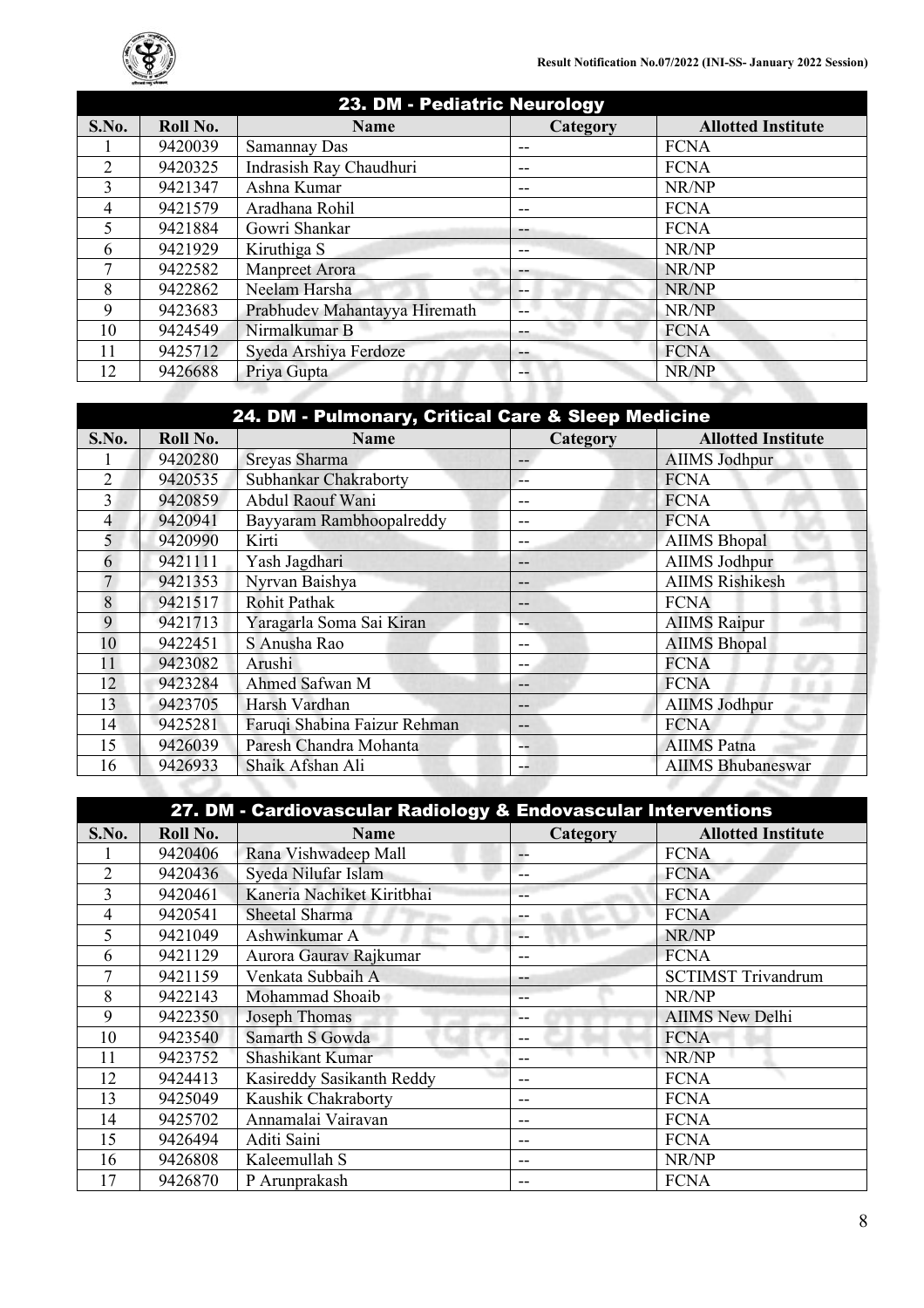

| 30. DM - Clinical Immunology and Rheumatology |          |                         |          |                           |
|-----------------------------------------------|----------|-------------------------|----------|---------------------------|
| S.No.                                         | Roll No. | <b>Name</b>             | Category | <b>Allotted Institute</b> |
|                                               | 9420025  | Bairapaga Pradeep       | $-$      | NR/NP                     |
| $\overline{2}$                                | 9420029  | Sandeep B               | --       | <b>FCNA</b>               |
| $\overline{3}$                                | 9420181  | Sumit Puloria           | --       | NR/NP                     |
| 4                                             | 9420273  | Ravi Kumar U            | --       | NR/NP                     |
| 5                                             | 9420486  | Felix Manoharan         | $-$      | NR/NP                     |
| 6                                             | 9420560  | <b>Israrul Haque</b>    | --       | NR/NP                     |
| 7                                             | 9420731  | Anusha V                | --       | <b>FCNA</b>               |
| 8                                             | 9420770  | Tammana Manasa          | L.       | NR/NP                     |
| 9                                             | 9421099  | K Sai Yasaswini         | --       | <b>JIPMER Puducherry</b>  |
| 10                                            | 9421471  | Sachdeo Girija Rajkumar | $-$      | NR/NP                     |
| 11                                            | 9421502  | Manikandan C            | Ц.       | <b>FCNA</b>               |
| 12                                            | 9422239  | Chandrashekara Mn       | --       | NR/NP                     |
| 13                                            | 9423134  | Kaustav Mitra           | --       | <b>FCNA</b>               |
| 14                                            | 9423189  | Bobithamol K Benny      | $-$      | NR/NP                     |
| 15                                            | 9423373  | Debanjan Roychowdhury   | --       | <b>FCNA</b>               |
| 16                                            | 9423433  | Kedhara Gowri S         | -−       | NR/NP                     |
| 17                                            | 9423521  | Harsh Jain              | --       | NR/NP                     |
| 18                                            | 9423615  | Lily Kumari             | --       | NR/NP                     |
| 19                                            | 9423875  | Shaaron S               | $-$      | <b>FCNA</b>               |
| 20                                            | 9425154  | Patankar Aditi Sanjiv   | --       | NR/NP                     |
| 21                                            | 9425167  | Jagan Babu K L          | --       | <b>FCNA</b>               |
| 22                                            | 9425403  | S Bhavana               | --       | NR/NP                     |
| 23                                            | 9425924  | Shah Nisarg Asheshkumar | $--$     | <b>FCNA</b>               |
| 24                                            | 9425984  | Usha Prakash Holla      | --       | NR/NP                     |
| 25                                            | 9426290  | Puvvada Srikar          | --       | NR/NP                     |
| 26                                            | 9426748  | Hiren Manohar Kalyani   | --       | NR/NP<br>dill.            |
|                                               |          |                         |          |                           |

| S.No.                       | Roll No. | <b>35. DM - Paediatrics Critical Care</b><br><b>Name</b> | Category | <b>Allotted Institute</b> |
|-----------------------------|----------|----------------------------------------------------------|----------|---------------------------|
|                             | 9420612  | Aakash Chandran C                                        | --       | <b>FCNA</b>               |
| $\mathcal{D}_{\mathcal{L}}$ | 9421060  | Kuchibhotla Srivatsa                                     | --       | <b>FCNA</b>               |
| 3                           | 9421773  | Kanika Bansal                                            | --       | <b>FCNA</b>               |
| 4                           | 9422917  | Sumati Verma                                             | --       | <b>FCNA</b>               |
| 5                           | 9423039  | Bojja Venkata Satya Roopesh                              | --       | NR/NP                     |
| 6                           | 9423170  | Arathy Wilson P                                          | $- -$    | NR/NP                     |
|                             | 9423396  | K Dileep Satya                                           | --       | NR/NP                     |
| 8                           | 9423793  | Preeti Gaddad                                            | --       | <b>FCNA</b>               |
| 9                           | 9423826  | Jyothi Jayaram                                           | --       | <b>FCNA</b>               |
| 10                          | 9425047  | Akshay Kumar R                                           | --       | NR/NP                     |
| 11                          | 9425761  | Sanjeev R                                                | --       | NR/NP                     |
| 12                          | 9425862  | Suryaprakash T                                           | --       | <b>FCNA</b>               |
| 13                          | 9426861  | Keerthana D                                              | $- -$    | NR/NP                     |

| 43. MCh - Breast, Endocrine and General Surgery |          |                                   |          |                           |  |
|-------------------------------------------------|----------|-----------------------------------|----------|---------------------------|--|
| S.No.                                           | Roll No. | <b>Name</b>                       | Category | <b>Allotted Institute</b> |  |
|                                                 | 9421954  | Dibya Priyadarsini Behera         | $-$      | NR/NP                     |  |
|                                                 | 9422045  | Surabhi Singh                     | $- -$    | FCNA                      |  |
|                                                 | 9422177  | Rinelle Fidora Wilson Mascarenhas | $-$      | <b>FCNA</b>               |  |
|                                                 | 9423079  | Guhan Ri                          | $- -$    | <b>FCNA</b>               |  |
|                                                 | 9423298  | Paras Kumar                       | --       | <b>FCNA</b>               |  |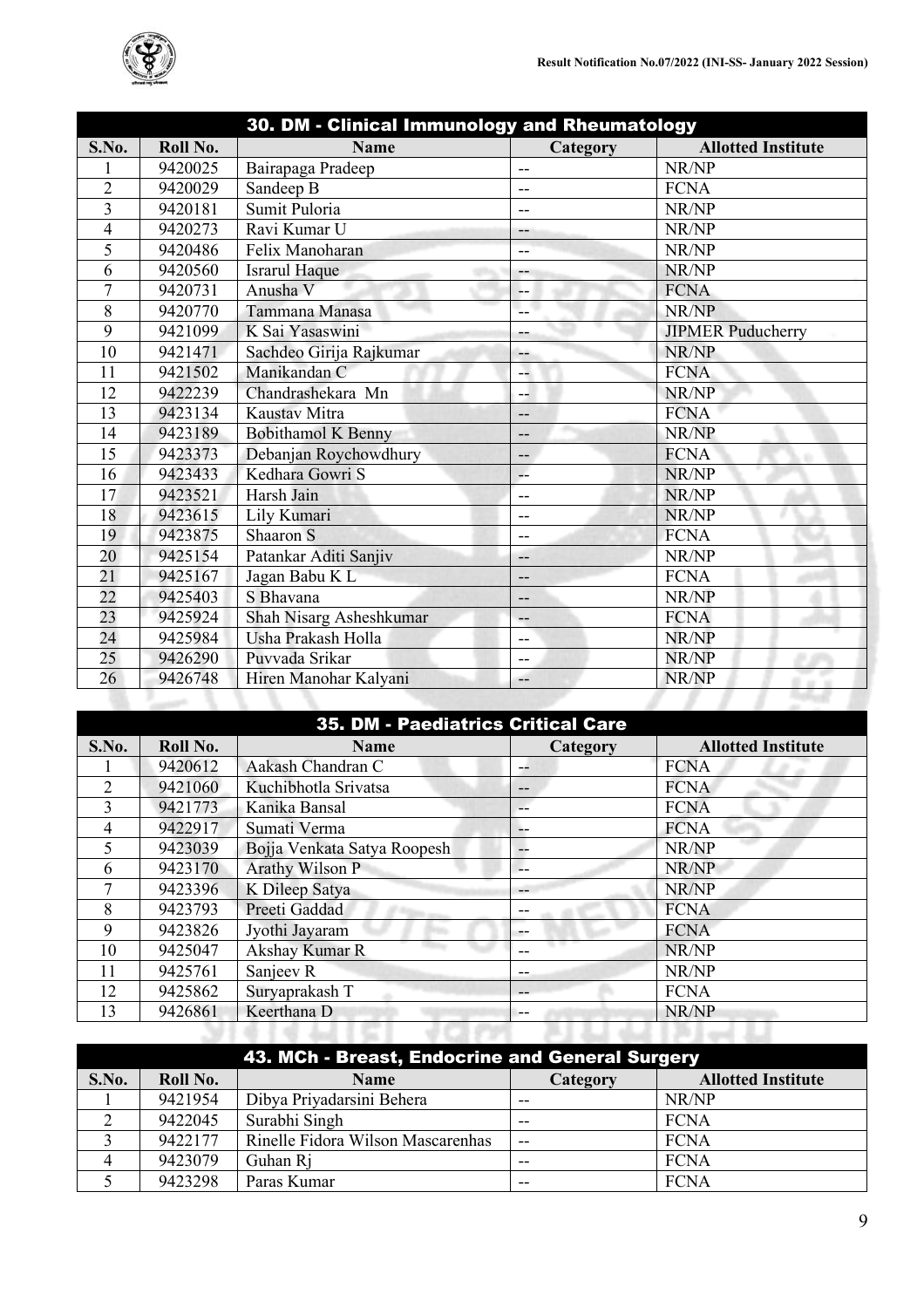

| 9423448 | Spandana J          | $- -$ | AIIMS Rishikesh |
|---------|---------------------|-------|-----------------|
| 9425941 | Ram Niranjan Kumar  | $- -$ | <b>FCNA</b>     |
| 9426091 | D Silva Divya James | $- -$ | FCNA            |
| 9426860 | Tejaswi Thogaru     | $- -$ | FCNA            |

| 44. MCh - C.T.V.S. |          |                   |                   |                           |
|--------------------|----------|-------------------|-------------------|---------------------------|
| S.No.              | Roll No. | <b>Name</b>       | <b>Category</b>   | <b>Allotted Institute</b> |
|                    | 9420124  | G Akhil Chowdari  | --                | <b>FCNA</b>               |
| $\mathcal{D}$      | 9420802  | Anjali Tiwari     | $\qquad \qquad -$ | <b>FCNA</b>               |
| 3                  | 9421545  | M Varsha          | --                | <b>JIPMER Puducherry</b>  |
| 4                  | 9423348  | Amullya Kr        |                   | <b>FCNA</b>               |
|                    | 9424538  | Kunal Anil Jain   | --                | <b>AIIMS</b> New Delhi    |
| h                  | 9424840  | Rajarshi Banerjee | $-$               | <b>PGIMER Chandigarh</b>  |
|                    | 9425235  | Sunil Sagar       | --                | <b>JIPMER Puducherry</b>  |
| 8                  | 9426047  | Naveen Karthik R  | --                | <b>FCNA</b>               |
| 9                  | 9426418  | R Uday Tej        | --                | <b>SCTIMST Trivandrum</b> |

|                         | 45. MCh - G.I. Surgery |                           |                          |                           |  |
|-------------------------|------------------------|---------------------------|--------------------------|---------------------------|--|
| S.No.                   | Roll No.               | <b>Name</b>               | Category                 | <b>Allotted Institute</b> |  |
| 1                       | 9420145                | Gokul Balaram             | --                       | <b>FCNA</b>               |  |
| $\overline{2}$          | 9420156                | Kartik Sahni              | --                       | <b>FCNA</b>               |  |
| $\overline{\mathbf{3}}$ | 9420242                | Shah Harshil Shaileshbhai | --                       | NR/NP                     |  |
| $\overline{4}$          | 9420258                | Juvin A G                 | $-$                      | <b>FCNA</b>               |  |
| 5                       | 9420276                | Manish Kumar Mahala       | $-$                      | NR/NP                     |  |
| 6                       | 9420316                | Jagpreet Singh            | --                       | <b>FCNA</b>               |  |
| $\overline{7}$          | 9420413                | Ashuvanth S               | $\overline{\phantom{a}}$ | NR/NP                     |  |
| 8                       | 9420427                | Pawan Kumar Singh         | --                       | NR/NP                     |  |
| 9                       | 9420453                | Kamakshi M R              | $- -$                    | <b>FCNA</b>               |  |
| 10                      | 9420501                | Jatin Joshi               | --                       | NR/NP                     |  |
| 11                      | 9420507                | Julakanti Kishorekumar    | $-$                      | NR/NP                     |  |
| 12                      | 9420545                | Arun Jenagavel            | --                       | NR/NP                     |  |
| 13                      | 9420578                | Gaurab Das                | ÷                        | <b>FCNA</b>               |  |
| 14                      | 9420597                | <b>Rohit Kaushik</b>      | --                       | <b>AIIMS Rishikesh</b>    |  |
| $\overline{15}$         | 9420644                | Susanta Kumar Dash        | цú.                      | <b>FCNA</b>               |  |
| 16                      | 9420667                | Tushar Kanta Sahoo        | --                       | NR/NP                     |  |
| $\overline{17}$         | 9420697                | <b>B T Sunil Bharath</b>  | <u></u>                  | NR/NP                     |  |
| 18                      | 9420738                | Jammalamadaka Shalini     | Ш.                       | NR/NP                     |  |
| 19                      | 9420764                | Yajnadatta Sarangi        | $\overline{\phantom{a}}$ | NR/NP                     |  |
| 20                      | 9420809                | Prashanth Puvvada         | --                       | <b>FCNA</b>               |  |
| 21                      | 9420850                | Payal Kaw                 | $-$                      | <b>FCNA</b>               |  |
| 22                      | 9420904                | Anil L Naik               | $-$                      | NR/NP                     |  |
| 23                      | 9420937                | Inampudi Sravya           | --                       | NR/NP                     |  |
| $\overline{24}$         | 9420958                | <b>Gurlal Singh</b>       |                          | NR/NP                     |  |
| 25                      | 9421065                | Ankam Sai Ram             | $--$                     | <b>FCNA</b>               |  |
| $\overline{26}$         | 9421072                | Chepuri Sagar             | $-$                      | <b>FCNA</b>               |  |
| 27                      | 9421197                | Gokulakrishnan A          | $-$                      | <b>FCNA</b>               |  |
| 28                      | 9421198                | Siddarth S                | $-$                      | NR/NP                     |  |
| 29                      | 9421221                | Sakthivel CK              | $-$                      | NR/NP                     |  |
| 30                      | 9421227                | Ram Raj                   | $-$                      | <b>FCNA</b>               |  |
| 31                      | 9421294                | Manojkumar P              | $\overline{\phantom{a}}$ | <b>FCNA</b>               |  |
| 32                      | 9421322                | Aabid Hassan              | $\overline{\phantom{a}}$ | <b>FCNA</b>               |  |
| 33                      | 9421388                | Laveena Balani            | $-$                      | NR/NP                     |  |
| $\overline{34}$         | 9421419                | Mahesh Daima M            | $-$                      | NR/NP                     |  |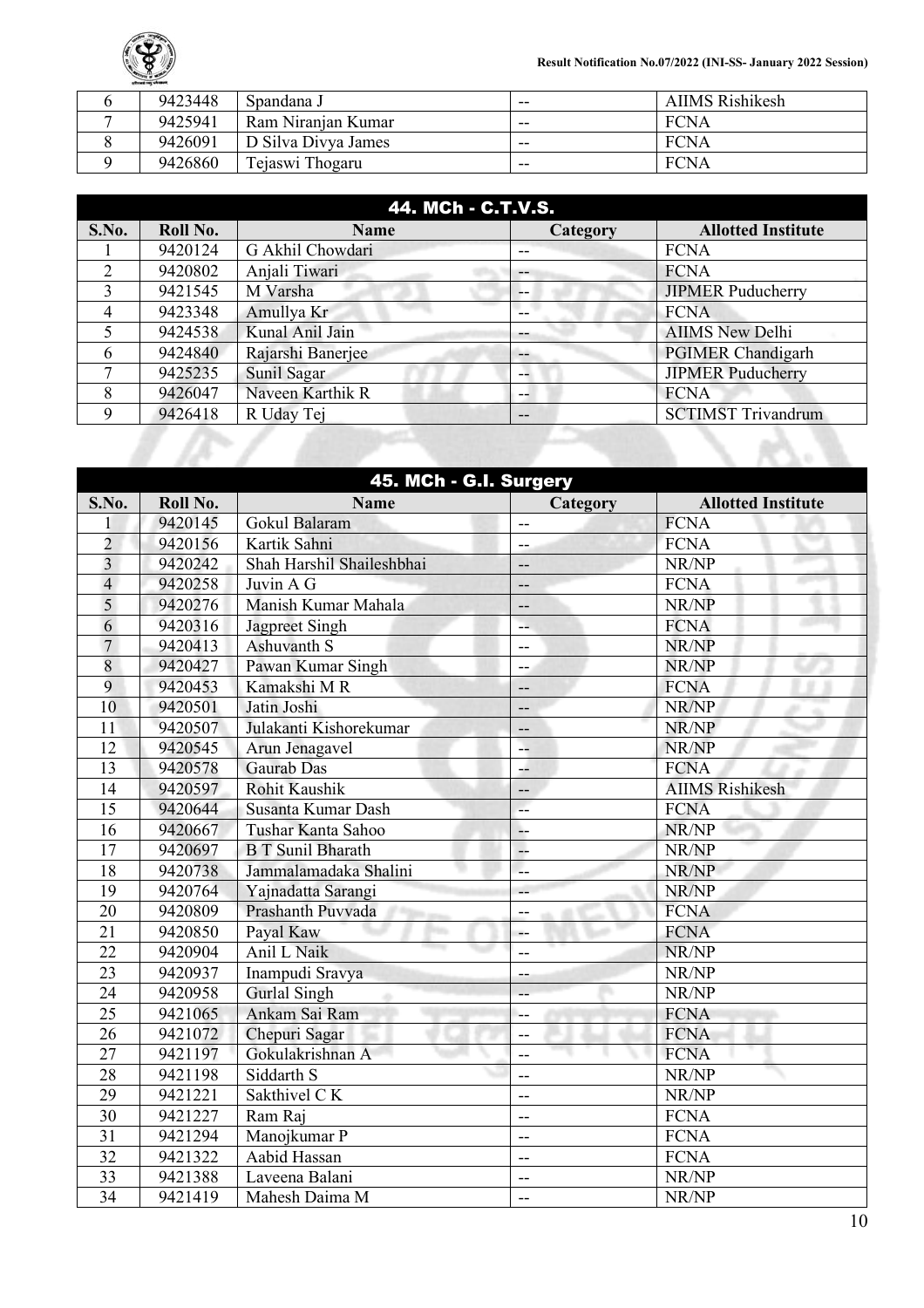

| 35              | 9421473 | Motati Harshini             | --                       | NR/NP              |
|-----------------|---------|-----------------------------|--------------------------|--------------------|
| 36              | 9421495 | Srivignesh Kumar K          | --                       | <b>FCNA</b>        |
| 37              | 9421514 | Jangala Dhana Deepthi       | --                       | NR/NP              |
| $\overline{38}$ | 9421548 | Mayank Kohli                | $\overline{\phantom{a}}$ | NR/NP              |
| $\overline{39}$ | 9421552 | Karthic A                   | $-$                      | <b>FCNA</b>        |
| 40              | 9421645 | Ankit Sahoo                 | --                       | NR/NP              |
| 41              | 9421692 | Harshavardhana H P          | --                       | NR/NP              |
| 42              | 9421705 | Firdous Ahmad Dar           | --                       | <b>FCNA</b>        |
| 43              | 9421726 | Jasmeet Singh               | $-$                      | NR/NP              |
| 44              | 9421791 | Akhani Milind Kiritbhai     | --                       | NR/NP              |
| 45              | 9421809 | Abhijna Soori               | --                       | <b>FCNA</b>        |
| 46              | 9421918 | Tanvi Jain                  | --                       | <b>FCNA</b>        |
| 47              | 9421957 | <b>Charles Jude Antony</b>  | ÷                        | <b>FCNA</b>        |
| 48              | 9422000 | <b>Binoy Abraham</b>        | 4                        | NR/NP              |
| 49              | 9422008 | Dhruv Sharma                |                          | <b>FCNA</b>        |
| 50              | 9422061 | <b>Sutrave Tarun</b>        | --                       | <b>FCNA</b>        |
| $\overline{51}$ | 9422115 | Rishabh Sharma              | --                       | NR/NP              |
| $\overline{52}$ | 9422121 | Sonam Gupta                 | --                       | <b>FCNA</b>        |
| 53              | 9422131 | Sbg Praveen Kumar Reddy     | $-$                      | NR/NP              |
| 54              | 9422134 | Gauray Sharma               | $-$                      | NR/NP              |
| 55              | 9422169 | Kumar Chandra Kant          | --                       | <b>FCNA</b>        |
| 56              | 9422194 | Ashok Kumar B               | $\overline{\phantom{a}}$ | <b>FCNA</b>        |
| 57              | 9422291 | Jitendra Tolwani            |                          | NR/NP              |
| 58              | 9422315 | Nitish Jain                 | --                       | NR/NP              |
| 59              | 9422320 | Anil Mehta                  | --                       | NR/NP              |
| 60              |         |                             | --                       | NR/NP              |
| 61              | 9422401 | Gerigi Harsha Vardhan Reddy | --                       |                    |
|                 | 9422407 | Patel Dhaval Pashabhai      | --                       | NR/NP              |
| 62              | 9422443 | Mohammad Juned Ansari       | --                       | NR/NP              |
| 63              | 9422585 | Bagde Amardeep Bhimrao      | --                       | NR/NP              |
| 64              | 9422598 | Pawan Kumar                 | --                       | <b>FCNA</b>        |
| 65              | 9422617 | Vijay N                     | --                       | <b>FCNA</b>        |
| 66              | 9422623 | Prasoon Kumar               | $-$                      | NR/NP              |
| 67              | 9422627 | Ajay Kumar Yadav            | --                       | <b>FCNA</b>        |
| $\overline{68}$ | 9422704 | <b>Dhruv</b> Gupta          | 44                       | <b>FCNA</b>        |
| 69              | 9422717 | Nishtha                     | --                       | <b>FCNA</b>        |
| 70              | 9422759 | Mohammad Hamza              | --                       | <b>FCNA</b>        |
| 71              | 9422764 | Souvik Maity                | --                       | NR/NP              |
| 72              | 9422874 | Sohan Sam                   | μ.                       | NR/NP              |
| 73              | 9422908 | Laxmi Narayan Das           | --                       | NR/NP              |
| 74              | 9422980 | Bijit Saha                  | --                       | <b>AIIMS</b> Patna |
| 75              | 9423191 | Ravi Kant                   |                          | NR/NP              |
| 76              | 9423201 | Dogga Hemanth Sai Kumar     | --                       | NR/NP              |
| 77              | 9423206 | Jain Abhishek Balveer       | --                       | NR/NP              |
| 78              | 9423406 | Y Aditya V S Sai Ram        | --                       | <b>FCNA</b>        |
| 79              | 9423442 | Muddam Kranthi              | --                       | NR/NP              |
| 80              | 9423468 | <b>Sree Kumar B</b>         | --                       | NR/NP              |
| 81              | 9423632 | Shaik Sohail                | --                       | <b>FCNA</b>        |
| 82              | 9423663 | Sathvik Alladi              | $-$                      | <b>FCNA</b>        |
| 83              | 9423669 | Vaibhav Kushwaha            | $-$                      | <b>FCNA</b>        |
| 84              | 9423697 | Gokhe Prachiti Shankar      | --                       | NR/NP              |
| 85              | 9423738 | Poojan M Purohit            | $\overline{\phantom{a}}$ | <b>FCNA</b>        |
| 86              | 9423781 | Banavath Shivakumar Naik    | $-$                      | <b>FCNA</b>        |
| 87              | 9423858 | Garimella Roopa Sree        | $-$                      | <b>FCNA</b>        |
| 88              | 9423895 | Shivaprasad Kadole          | --                       | NR/NP              |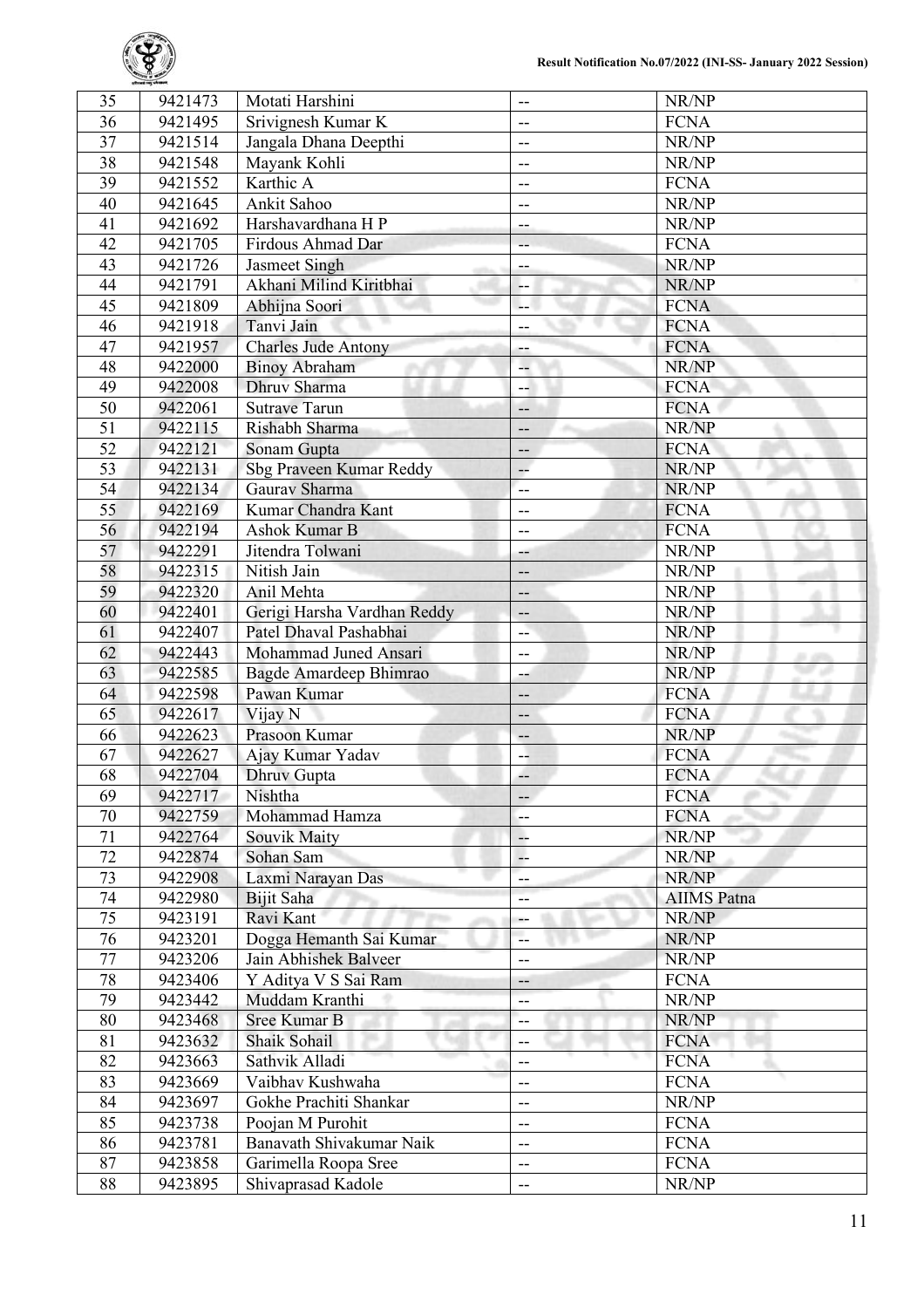

| 89  | 9423972 | Anirudh Goyal               | $\overline{a}$           | <b>FCNA</b>              |
|-----|---------|-----------------------------|--------------------------|--------------------------|
| 90  | 9424023 | Arijit Singha Mahapatra     | $- -$                    | NR/NP                    |
| 91  | 9424028 | <b>Umer Mushtaq</b>         | $-$                      | <b>FCNA</b>              |
| 92  | 9424079 | Gutti Vishrita              | $-$                      | <b>FCNA</b>              |
| 93  | 9424149 | Pardeshi Prajyot Jagansing  | $-$                      | NR/NP                    |
| 94  | 9424160 | Siva Ramakrishna Addanki    | $-$                      | <b>FCNA</b>              |
| 95  | 9424185 | H Abishek Karthik           | $-$                      | NR/NP                    |
| 96  | 9424247 | Shaikh Muna Afroz Moizuddin | $-$                      | NR/NP                    |
| 97  | 9424260 | Guruprasad                  | --                       | <b>FCNA</b>              |
| 98  | 9424309 | Yuvaraj T                   | --                       | <b>FCNA</b>              |
| 99  | 9424333 | <b>Aravind N</b>            | --                       | <b>FCNA</b>              |
| 100 | 9424540 | Siddharth Vikram Singh Som  | $-$                      | <b>FCNA</b>              |
| 101 | 9424551 | G Bhargav                   | ÷.                       | <b>FCNA</b>              |
| 102 | 9424655 | Chidananda H A              | --                       | <b>FCNA</b>              |
| 103 | 9424729 | Sangam Papneja              | --                       | <b>FCNA</b>              |
| 104 | 9424785 | R Jayaraghavan              | --                       | <b>FCNA</b>              |
| 105 | 9424813 | Tilloo Raviraj Mohan        | $-$                      | NR/NP                    |
| 106 | 9424929 | Mandalapu Himaja            | --                       | <b>JIPMER Puducherry</b> |
| 107 | 9425079 | <b>Ankit Kumar</b>          | $\overline{\phantom{a}}$ | NR/NP                    |
| 108 | 9425141 | Souradeep Dutta             | --                       | <b>FCNA</b>              |
| 109 | 9425369 | Sugeeth E                   | $-$                      | <b>FCNA</b>              |
| 110 | 9425418 | Pawar Rakesh Ramesh         | $-$                      | <b>FCNA</b>              |
| 111 | 9425549 | Mandeep Singh               | --                       | NR/NP                    |
| 112 | 9425559 | Kaustav Samanta             | --                       | <b>FCNA</b>              |
| 113 | 9425595 | Gajendra Dandotiya          | --                       | <b>FCNA</b>              |
| 114 | 9426003 | Krishna S R                 | --                       | <b>FCNA</b>              |
| 115 | 9426031 | Sarvesh Maheshwari          | $-$                      | NR/NP                    |
| 116 | 9426034 | Manish Kumar Doon           | $\overline{\phantom{m}}$ | NR/NP<br><b>ALCOHOL</b>  |
| 117 | 9427003 | Naveen Kumar Solanki        | --                       | <b>FCNA</b>              |
| 118 | 9427004 | Balasubramanian A           | --                       | <b>FCNA</b>              |
|     |         |                             |                          |                          |

|       |          | 47. MCh - Head Neck Surgery and Oncology |          |                           |
|-------|----------|------------------------------------------|----------|---------------------------|
| S.No. | Roll No. | <b>Name</b>                              | Category | <b>Allotted Institute</b> |
|       | 9420398  | Prajwal S D                              | --       | <b>AIIMS</b> Raipur       |
|       |          |                                          |          |                           |

|       | 48. MCh - Minimal Access Surgery & General Surgery |                            |                 |                           |  |  |
|-------|----------------------------------------------------|----------------------------|-----------------|---------------------------|--|--|
| S.No. | Roll No.                                           | <b>Name</b>                | <b>Category</b> | <b>Allotted Institute</b> |  |  |
|       | 9420108                                            | <b>Ashish Chaubey</b>      |                 | <b>FCNA</b>               |  |  |
|       | 9421601                                            | Ankur                      | $-$             | <b>AIIMS</b> New Delhi    |  |  |
|       | 9422040                                            | Dhanasekaran S             |                 | <b>FCNA</b>               |  |  |
| 4     | 9422093                                            | Arun K Philip              | --              | <b>FCNA</b>               |  |  |
|       | 9425723                                            | Patel Prajesh Shaileshbhai | --              | <b>FCNA</b>               |  |  |
| h     | 9426743                                            | Aditya Teppala             | --              | <b>FCNA</b>               |  |  |
|       |                                                    |                            |                 |                           |  |  |

|       | 49. MCh - Neuro Surgery |                           |          |                           |  |  |
|-------|-------------------------|---------------------------|----------|---------------------------|--|--|
| S.No. | Roll No.                | <b>Name</b>               | Category | <b>Allotted Institute</b> |  |  |
|       | 9420172                 | Ahir Divyeshkumar Ambalal | $- -$    | <b>PGIMER Chandigarh</b>  |  |  |
|       | 9420291                 | Soumya Ranjan Rana        | $- -$    | AIIMS Jodhpur             |  |  |
|       | 9420464                 | Athira Mohanan            | $-$      | <b>AIIMS Bhubaneswar</b>  |  |  |
|       | 9420476                 | Kunal Singla              | $- -$    | <b>AIIMS Rishikesh</b>    |  |  |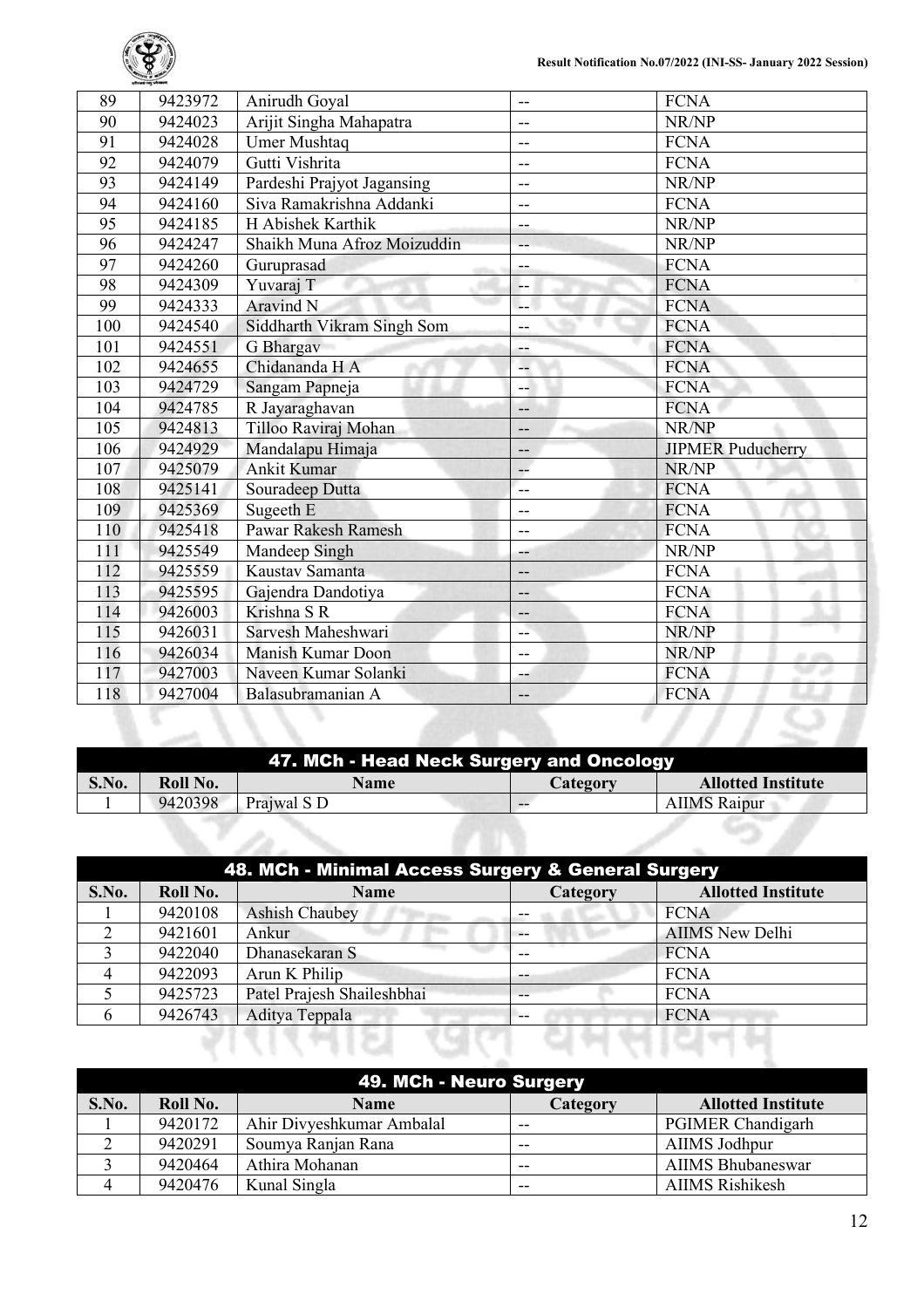

| 6<br>Solanki Pradip Kumar Velji Bhai<br><b>FCNA</b><br>9420768<br>$-$<br>$\overline{7}$<br>Chirag Hirani<br><b>FCNA</b><br>9421142<br>$\overline{\phantom{a}}$<br>$\overline{8}$<br>Rahul Jain<br><b>AIIMS</b> Patna<br>9421305<br>--<br>9<br>Md Habibullah Ansari<br>9421343<br><b>FCNA</b><br>$\overline{\phantom{a}}$<br>10<br>Thanthvaliya Ashokbhai Dhanjibhai<br>9421551<br><b>FCNA</b><br>--<br>11<br>Azad Kumar Mourya<br>9421649<br>AIIMS Jodhpur<br>$-$<br><b>Bhalla Simran Ramniksingh</b><br>12<br>9421694<br>AIIMS Jodhpur<br>$\overline{\phantom{a}}$<br>13<br><b>FCNA</b><br>9421733<br>Achintya Ajaya<br>--<br>Shrijit Kumar<br>14<br>9421927<br><b>FCNA</b><br>15<br>Raghav Jindal<br><b>AIIMS</b> Bhopal<br>9422039<br>--<br>16<br>Harsimran Singh<br><b>FCNA</b><br>9422090<br>--<br>17<br>9422164<br>Shoeb Khan<br><b>AIIMS</b> Raipur<br>÷<br>18<br>Vishal Chopra<br><b>PGIMER Chandigarh</b><br>9422190<br>--<br>19<br>Anirudh Gupta<br><b>JIPMER Puducherry</b><br>9422268<br>$- -$<br>$\overline{20}$<br>9422287<br>Anil Kumar<br><b>AIIMS Bhubaneswar</b><br>--<br>$\overline{21}$<br><b>AIIMS</b> Patna<br>9422620<br>Patel Dhaval Ghanshyambhai<br>--<br>$\overline{22}$<br><b>Sampad Dash</b><br><b>AIIMS Bhubaneswar</b><br>9422636<br>$-$<br>23<br>Sandeep Yadav<br><b>FCNA</b><br>9422661<br>$-$<br><b>SCTIMST Trivandrum</b><br>24<br>Pooja Choudhary<br>9422833<br>--<br>25<br>Pawan Choudhary<br>9422897<br><b>FCNA</b><br>$-$<br><b>SCTIMST Trivandrum</b><br>26<br>N Ram Kishan<br>9422909<br>$\overline{a}$<br>27<br>Nilesh Nama<br>9422910<br><b>AIIMS Bhopal</b><br>--<br>28<br>Samir Kumar Madhukar<br>9423009<br><b>FCNA</b><br>$-$<br>-- | 5  | 9420741 | Partha Sarathy R            | $-$ | <b>AIIMS</b> Bhopal |
|------------------------------------------------------------------------------------------------------------------------------------------------------------------------------------------------------------------------------------------------------------------------------------------------------------------------------------------------------------------------------------------------------------------------------------------------------------------------------------------------------------------------------------------------------------------------------------------------------------------------------------------------------------------------------------------------------------------------------------------------------------------------------------------------------------------------------------------------------------------------------------------------------------------------------------------------------------------------------------------------------------------------------------------------------------------------------------------------------------------------------------------------------------------------------------------------------------------------------------------------------------------------------------------------------------------------------------------------------------------------------------------------------------------------------------------------------------------------------------------------------------------------------------------------------------------------------------------------------------------------------------------------------------------------------------|----|---------|-----------------------------|-----|---------------------|
|                                                                                                                                                                                                                                                                                                                                                                                                                                                                                                                                                                                                                                                                                                                                                                                                                                                                                                                                                                                                                                                                                                                                                                                                                                                                                                                                                                                                                                                                                                                                                                                                                                                                                    |    |         |                             |     |                     |
|                                                                                                                                                                                                                                                                                                                                                                                                                                                                                                                                                                                                                                                                                                                                                                                                                                                                                                                                                                                                                                                                                                                                                                                                                                                                                                                                                                                                                                                                                                                                                                                                                                                                                    |    |         |                             |     |                     |
|                                                                                                                                                                                                                                                                                                                                                                                                                                                                                                                                                                                                                                                                                                                                                                                                                                                                                                                                                                                                                                                                                                                                                                                                                                                                                                                                                                                                                                                                                                                                                                                                                                                                                    |    |         |                             |     |                     |
|                                                                                                                                                                                                                                                                                                                                                                                                                                                                                                                                                                                                                                                                                                                                                                                                                                                                                                                                                                                                                                                                                                                                                                                                                                                                                                                                                                                                                                                                                                                                                                                                                                                                                    |    |         |                             |     |                     |
|                                                                                                                                                                                                                                                                                                                                                                                                                                                                                                                                                                                                                                                                                                                                                                                                                                                                                                                                                                                                                                                                                                                                                                                                                                                                                                                                                                                                                                                                                                                                                                                                                                                                                    |    |         |                             |     |                     |
|                                                                                                                                                                                                                                                                                                                                                                                                                                                                                                                                                                                                                                                                                                                                                                                                                                                                                                                                                                                                                                                                                                                                                                                                                                                                                                                                                                                                                                                                                                                                                                                                                                                                                    |    |         |                             |     |                     |
|                                                                                                                                                                                                                                                                                                                                                                                                                                                                                                                                                                                                                                                                                                                                                                                                                                                                                                                                                                                                                                                                                                                                                                                                                                                                                                                                                                                                                                                                                                                                                                                                                                                                                    |    |         |                             |     |                     |
|                                                                                                                                                                                                                                                                                                                                                                                                                                                                                                                                                                                                                                                                                                                                                                                                                                                                                                                                                                                                                                                                                                                                                                                                                                                                                                                                                                                                                                                                                                                                                                                                                                                                                    |    |         |                             |     |                     |
|                                                                                                                                                                                                                                                                                                                                                                                                                                                                                                                                                                                                                                                                                                                                                                                                                                                                                                                                                                                                                                                                                                                                                                                                                                                                                                                                                                                                                                                                                                                                                                                                                                                                                    |    |         |                             |     |                     |
|                                                                                                                                                                                                                                                                                                                                                                                                                                                                                                                                                                                                                                                                                                                                                                                                                                                                                                                                                                                                                                                                                                                                                                                                                                                                                                                                                                                                                                                                                                                                                                                                                                                                                    |    |         |                             |     |                     |
|                                                                                                                                                                                                                                                                                                                                                                                                                                                                                                                                                                                                                                                                                                                                                                                                                                                                                                                                                                                                                                                                                                                                                                                                                                                                                                                                                                                                                                                                                                                                                                                                                                                                                    |    |         |                             |     |                     |
|                                                                                                                                                                                                                                                                                                                                                                                                                                                                                                                                                                                                                                                                                                                                                                                                                                                                                                                                                                                                                                                                                                                                                                                                                                                                                                                                                                                                                                                                                                                                                                                                                                                                                    |    |         |                             |     |                     |
|                                                                                                                                                                                                                                                                                                                                                                                                                                                                                                                                                                                                                                                                                                                                                                                                                                                                                                                                                                                                                                                                                                                                                                                                                                                                                                                                                                                                                                                                                                                                                                                                                                                                                    |    |         |                             |     |                     |
|                                                                                                                                                                                                                                                                                                                                                                                                                                                                                                                                                                                                                                                                                                                                                                                                                                                                                                                                                                                                                                                                                                                                                                                                                                                                                                                                                                                                                                                                                                                                                                                                                                                                                    |    |         |                             |     |                     |
|                                                                                                                                                                                                                                                                                                                                                                                                                                                                                                                                                                                                                                                                                                                                                                                                                                                                                                                                                                                                                                                                                                                                                                                                                                                                                                                                                                                                                                                                                                                                                                                                                                                                                    |    |         |                             |     |                     |
|                                                                                                                                                                                                                                                                                                                                                                                                                                                                                                                                                                                                                                                                                                                                                                                                                                                                                                                                                                                                                                                                                                                                                                                                                                                                                                                                                                                                                                                                                                                                                                                                                                                                                    |    |         |                             |     |                     |
|                                                                                                                                                                                                                                                                                                                                                                                                                                                                                                                                                                                                                                                                                                                                                                                                                                                                                                                                                                                                                                                                                                                                                                                                                                                                                                                                                                                                                                                                                                                                                                                                                                                                                    |    |         |                             |     |                     |
|                                                                                                                                                                                                                                                                                                                                                                                                                                                                                                                                                                                                                                                                                                                                                                                                                                                                                                                                                                                                                                                                                                                                                                                                                                                                                                                                                                                                                                                                                                                                                                                                                                                                                    |    |         |                             |     |                     |
|                                                                                                                                                                                                                                                                                                                                                                                                                                                                                                                                                                                                                                                                                                                                                                                                                                                                                                                                                                                                                                                                                                                                                                                                                                                                                                                                                                                                                                                                                                                                                                                                                                                                                    |    |         |                             |     |                     |
|                                                                                                                                                                                                                                                                                                                                                                                                                                                                                                                                                                                                                                                                                                                                                                                                                                                                                                                                                                                                                                                                                                                                                                                                                                                                                                                                                                                                                                                                                                                                                                                                                                                                                    |    |         |                             |     |                     |
|                                                                                                                                                                                                                                                                                                                                                                                                                                                                                                                                                                                                                                                                                                                                                                                                                                                                                                                                                                                                                                                                                                                                                                                                                                                                                                                                                                                                                                                                                                                                                                                                                                                                                    |    |         |                             |     |                     |
|                                                                                                                                                                                                                                                                                                                                                                                                                                                                                                                                                                                                                                                                                                                                                                                                                                                                                                                                                                                                                                                                                                                                                                                                                                                                                                                                                                                                                                                                                                                                                                                                                                                                                    |    |         |                             |     |                     |
|                                                                                                                                                                                                                                                                                                                                                                                                                                                                                                                                                                                                                                                                                                                                                                                                                                                                                                                                                                                                                                                                                                                                                                                                                                                                                                                                                                                                                                                                                                                                                                                                                                                                                    |    |         |                             |     |                     |
|                                                                                                                                                                                                                                                                                                                                                                                                                                                                                                                                                                                                                                                                                                                                                                                                                                                                                                                                                                                                                                                                                                                                                                                                                                                                                                                                                                                                                                                                                                                                                                                                                                                                                    | 29 | 9423173 | Madhava Nukesh Naidu Buddha |     | <b>FCNA</b>         |
| 30<br><b>PGIMER Chandigarh</b><br>9423288<br>Ravi Ranjan<br>--                                                                                                                                                                                                                                                                                                                                                                                                                                                                                                                                                                                                                                                                                                                                                                                                                                                                                                                                                                                                                                                                                                                                                                                                                                                                                                                                                                                                                                                                                                                                                                                                                     |    |         |                             |     |                     |
| 31<br>Yug Paavan Dwarakanath Kakkar<br>9423455<br>NR/NP<br>--                                                                                                                                                                                                                                                                                                                                                                                                                                                                                                                                                                                                                                                                                                                                                                                                                                                                                                                                                                                                                                                                                                                                                                                                                                                                                                                                                                                                                                                                                                                                                                                                                      |    |         |                             |     |                     |
| $\overline{32}$<br><b>B</b> Sujana<br><b>AIIMS Bhubaneswar</b><br>9423497<br>$-$                                                                                                                                                                                                                                                                                                                                                                                                                                                                                                                                                                                                                                                                                                                                                                                                                                                                                                                                                                                                                                                                                                                                                                                                                                                                                                                                                                                                                                                                                                                                                                                                   |    |         |                             |     |                     |
| 33<br>Kurakula Jagadeesh<br>9423550<br><b>AIIMS Raipur</b><br>--                                                                                                                                                                                                                                                                                                                                                                                                                                                                                                                                                                                                                                                                                                                                                                                                                                                                                                                                                                                                                                                                                                                                                                                                                                                                                                                                                                                                                                                                                                                                                                                                                   |    |         |                             |     |                     |
| <b>SCTIMST Trivandrum</b><br>34<br>Vamshi Reddy Parapati<br>9424166<br>--                                                                                                                                                                                                                                                                                                                                                                                                                                                                                                                                                                                                                                                                                                                                                                                                                                                                                                                                                                                                                                                                                                                                                                                                                                                                                                                                                                                                                                                                                                                                                                                                          |    |         |                             |     |                     |
| 35<br>Tiwari Anuj Rajesh Vimal<br><b>AIIMS Bhubaneswar</b><br>9424176<br>--                                                                                                                                                                                                                                                                                                                                                                                                                                                                                                                                                                                                                                                                                                                                                                                                                                                                                                                                                                                                                                                                                                                                                                                                                                                                                                                                                                                                                                                                                                                                                                                                        |    |         |                             |     |                     |
| 36<br>Moaiyadi Abbas Hibtullah<br>9424334<br><b>AIIMS</b> Raipur<br>$--$                                                                                                                                                                                                                                                                                                                                                                                                                                                                                                                                                                                                                                                                                                                                                                                                                                                                                                                                                                                                                                                                                                                                                                                                                                                                                                                                                                                                                                                                                                                                                                                                           |    |         |                             |     |                     |
| $\overline{37}$<br>9425165<br>Vasant Trikambhai Padhiyar<br><b>FCNA</b><br>--                                                                                                                                                                                                                                                                                                                                                                                                                                                                                                                                                                                                                                                                                                                                                                                                                                                                                                                                                                                                                                                                                                                                                                                                                                                                                                                                                                                                                                                                                                                                                                                                      |    |         |                             |     |                     |

| 50. MCh - Pediatric Surgery |  |
|-----------------------------|--|
|                             |  |

| S.No.          | Roll No. | <b>Name</b>                | ---<br>Category | <b>Allotted Institute</b> |
|----------------|----------|----------------------------|-----------------|---------------------------|
|                | 9420037  | <b>B</b> Keerthana         | --              | <b>AIIMS</b> Patna        |
| $\overline{2}$ | 9420670  | Sanjava Anil Devayatbhai   | $- -$           | <b>AIIMS</b> Bhopal       |
| 3              | 9420674  | Kasundra Ankit Vijaybhai   | --              | <b>AIIMS Bhopal</b>       |
| 4              | 9421313  | Gudla Keerthi              | --              | <b>AIIMS Bhubaneswar</b>  |
|                | 9422073  | Ashwin Kumar C             | --              | <b>AIIMS</b> Raipur       |
| 6              | 9422233  | Mehta Abhijit              |                 | <b>AIIMS</b> Patna        |
|                | 9423707  | Gorantla Haritha           | --              | <b>FCNA</b>               |
| 8              | 9424044  | Mohd Faizan Khan           | --              | <b>JIPMER Puducherry</b>  |
| 9              | 9424158  | Farheen Rehana             | --              | <b>JIPMER Puducherry</b>  |
| 10             | 9424474  | Khan Abdul Sikandar Khan   | --              | <b>AIIMS</b> Patna        |
| 11             | 9425857  | Tinwala Hafeza Nazimhusein | --              | <b>AIIMS</b> Patna        |
| 12             | 9426202  | Veeresh Kumar Ireddy       | --              | <b>AIIMS</b> Bhubaneswar  |

| 51. MCh - Plastic and Reconstructive Surgery |          |                         |          |                           |  |
|----------------------------------------------|----------|-------------------------|----------|---------------------------|--|
| S.No.                                        | Roll No. | <b>Name</b>             | Category | <b>Allotted Institute</b> |  |
|                                              | 9420047  | Mandavgane Mayank Manoj | $- -$    | FCNA                      |  |
|                                              | 9420125  | Varun H Kashyap         | $-$      | AIIMS Patna               |  |
|                                              | 9420159  | Jatin Goel              | $- -$    | AIIMS Patna               |  |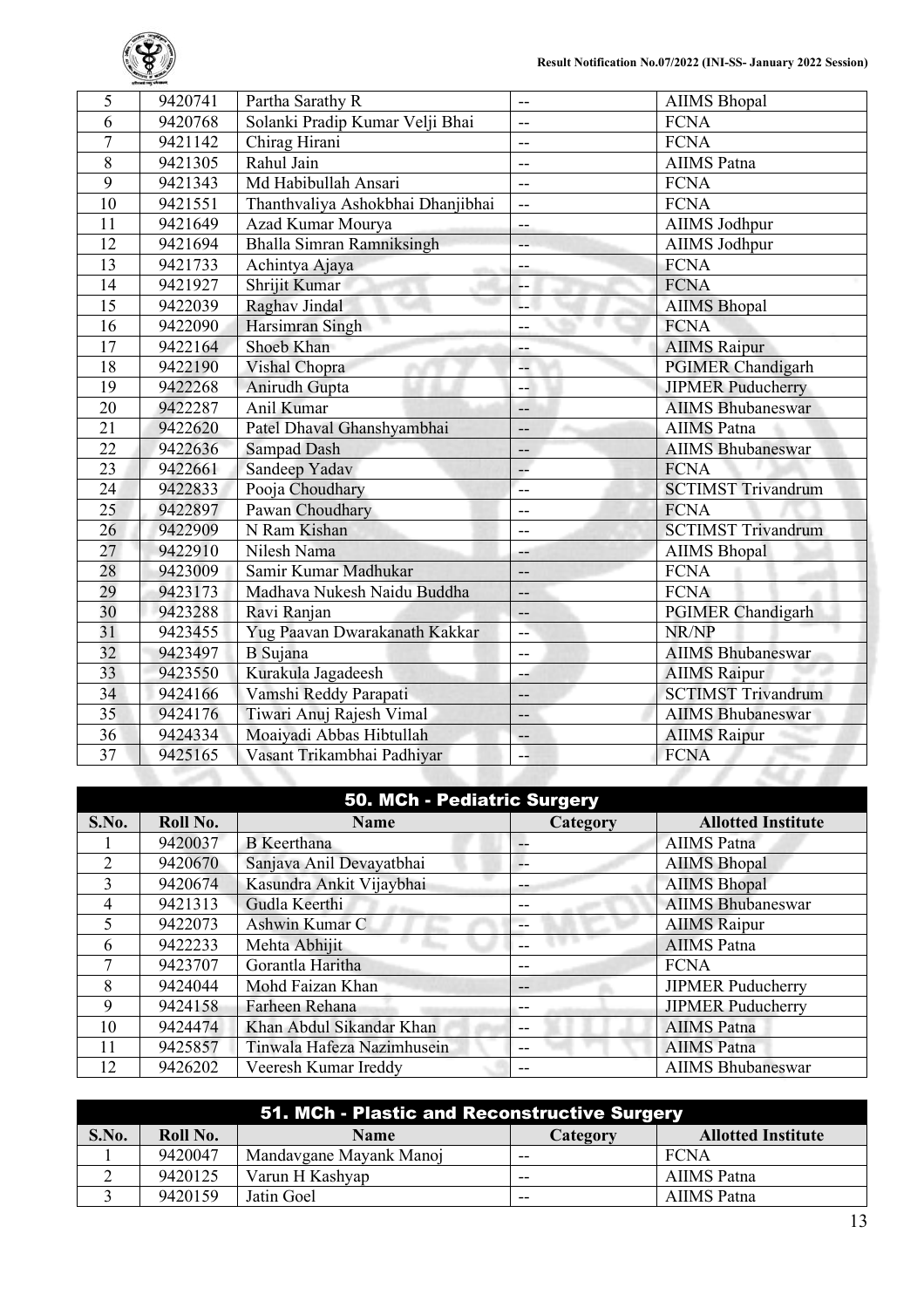

| 4               | 9420381 | Rupraj Abhishek              | --                       | <b>FCNA</b>              |
|-----------------|---------|------------------------------|--------------------------|--------------------------|
| 5               | 9420418 | Sarkar Shreosi Paritoshkumar | --                       | <b>AIIMS</b> Patna       |
| 6               | 9420490 | V Sushmita                   | $\overline{\phantom{a}}$ | <b>AIIMS</b> Raipur      |
| $\overline{7}$  | 9420679 | Meghna Reddy Gumi Reddy      | $-$                      | <b>FCNA</b>              |
| 8               | 9420692 | Jacob Antony Chakiath        | $-$                      | <b>FCNA</b>              |
| 9               | 9420722 | Noha Rehman                  | $\overline{\phantom{a}}$ | <b>FCNA</b>              |
| 10              | 9420847 | Irin Saha                    | --                       | <b>FCNA</b>              |
| 11              | 9420998 | Nanavati Nupoor              |                          | NR/NP                    |
| 12              | 9421326 | Sujitha <sub>S</sub>         | --                       | <b>FCNA</b>              |
| 13              | 9421433 | Akanksha Rajpoot             | --                       | <b>AIIMS Bhubaneswar</b> |
| 14              | 9421546 | <b>Bhasker Chowdhary</b>     | $-$                      | <b>FCNA</b>              |
| $\overline{15}$ | 9421756 | Waghmare Sahil Abhay         | --                       | <b>FCNA</b>              |
| $\overline{16}$ | 9421828 | Gopika Jith                  | $-$                      | <b>AIIMS Bhubaneswar</b> |
| 17              | 9421847 | Abi Sindhuja                 | 44                       | <b>FCNA</b>              |
| 18              | 9422075 | Ravikanta Negi               | --                       | NR/NP                    |
| 19              | 9422197 | Mirajkar Girish Nagendra     | --                       | <b>FCNA</b>              |
| 20              | 9422351 | Vignesh S                    | $-$                      | NR/NP                    |
| $\overline{21}$ | 9422487 | Tanima Sharma                | --                       | <b>AIIMS</b> Bhopal      |
| $\overline{22}$ | 9422505 | Mradul Gupta                 | $-$                      | <b>AIIMS Jodhpur</b>     |
| $\overline{23}$ | 9422613 | Saradha R                    | $-$                      | AIIMS Jodhpur            |
| 24              | 9422952 | Aparajita Saha               | $-$                      | <b>AIIMS</b> Raipur      |
| 25              | 9422963 | Janarthanan R                | ÷-                       | <b>AIIMS New Delhi</b>   |
| 26              | 9422984 | Madhuri Arora                | --                       | <b>AIIMS Bhopal</b>      |
| 27              | 9423135 | Taruna Singh                 | --                       | <b>AIIMS Rishikesh</b>   |
| 28              | 9423975 | Ravi Kant                    | --                       | <b>JIPMER Puducherry</b> |
| 29              | 9424073 | Mehvash Khan                 | $-$                      | <b>FCNA</b>              |
| 30              | 9424187 | Rahul Saini                  | --                       | <b>FCNA</b>              |
| 31              | 9424276 | Vikas Choudhary              | $-$                      | <b>AIIMS</b> Bhopal      |
| 32              | 9424408 | Parab Shrikrishna Ravindra   | $-$                      | <b>FCNA</b>              |
| 33              | 9424918 | Ridima Behl                  | --                       | <b>AIIMS Rishikesh</b>   |
| 34              | 9425271 | Bhalara Niraj Prabhudasbhai  | $-$                      | <b>AIIMS</b> Patna       |
| $\overline{35}$ | 9425499 | Manju R                      | --                       | <b>FCNA</b>              |
| 36              | 9425740 | Sagnika Biswaroop Ukil       | 44                       | <b>FCNA</b>              |
| $\overline{37}$ | 9425823 | Kovida Yerra                 | ۰.                       | <b>FCNA</b>              |
| 38              | 9426644 | Vempalli Nagasubramanyam     | --                       | NR/NP                    |
|                 |         |                              |                          |                          |

| 52. MCh - Surgical Oncology |          |                     |          |                           |  |
|-----------------------------|----------|---------------------|----------|---------------------------|--|
| S.No.                       | Roll No. | <b>Name</b>         | Category | <b>Allotted Institute</b> |  |
|                             | 9420042  | Sinduja Ramanan     | --       | <b>FCNA</b>               |  |
| 2                           | 9420077  | Smita Verma         | --       | <b>FCNA</b>               |  |
| 3                           | 9420113  | Md Imran Nasir      | --       | NR/NP                     |  |
| 4                           | 9420138  | Shekhargouda        | --       | <b>FCNA</b>               |  |
| 5                           | 9420190  | Banu M              | --       | NR/NP                     |  |
| 6                           | 9420205  | Sreekanth T S       | --       | NR/NP                     |  |
|                             | 9420222  | Akshay Kumar Dhaiya | --       | <b>FCNA</b>               |  |
| 8                           | 9420295  | Anupam Lahiri       | --       | <b>FCNA</b>               |  |
| 9                           | 9420348  | Katyayani Kumari    | --       | <b>FCNA</b>               |  |
| 10                          | 9420526  | Anish Chowdhury     | --       | <b>AIIMS Rishikesh</b>    |  |
| 11                          | 9420539  | Pute U Losu         | --       | <b>FCNA</b>               |  |
| 12                          | 9420626  | Poojitha Yalla      | --       | <b>FCNA</b>               |  |
| 13                          | 9420627  | Kunal Deka          | --       | <b>FCNA</b>               |  |
| 14                          | 9420784  | Mohamed Ibrahim     | --       | <b>FCNA</b>               |  |
| 15                          | 9420795  | Swarnava Chanda     | --       | <b>JIPMER Puducherry</b>  |  |
| 16                          | 9420861  | Jayavarmaa R        | --       | NR/NP                     |  |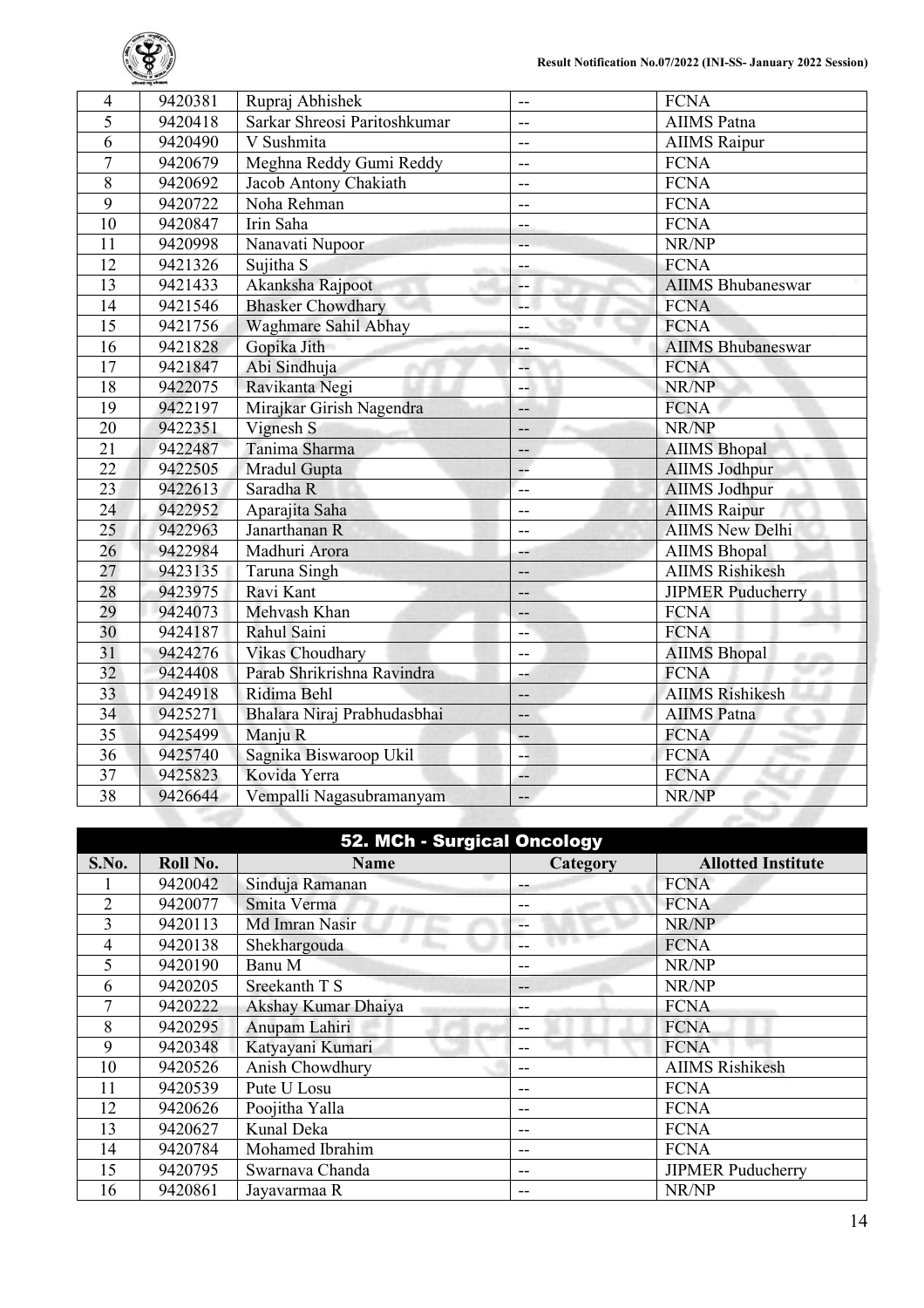

| 17              | 9421177 | Vipul Goyal                        | --                       | <b>FCNA</b>              |
|-----------------|---------|------------------------------------|--------------------------|--------------------------|
| 18              | 9421189 | Sonvane Shwetalkumari Ravindrabhai | $\overline{\phantom{a}}$ | <b>FCNA</b>              |
| 19              | 9421637 | Dishitha Shetty                    | $\overline{\phantom{m}}$ | <b>FCNA</b>              |
| $\overline{20}$ | 9421709 | Jeewan Verma                       | --                       | NR/NP                    |
| 21              | 9421738 | Pranjit Kalita                     | $-$                      | NR/NP                    |
| $\overline{22}$ | 9421878 | Ajay Kumar                         | $-$                      | NR/NP                    |
| $\overline{23}$ | 9421923 | Mohammed Sameer                    | --                       | NR/NP                    |
| 24              | 9422103 | Yelamanchi Raghav                  | --                       | <b>AIIMS Bhubaneswar</b> |
| 25              | 9422122 | Aditya Singh                       | --                       | NR/NP                    |
| 26              | 9422235 | Chinmay Bagla                      | ۰.                       | <b>FCNA</b>              |
| 27              | 9422302 | Patnala Prem Kamal                 | Щ.                       | <b>FCNA</b>              |
| 28              | 9422363 | Farook Zackariya K A               | --                       | NR/NP                    |
| 29              | 9422380 | Geet Midha                         | --                       | <b>FCNA</b>              |
| 30              | 9422417 | Subhajit Dutta                     | --                       | NR/NP                    |
| 31              | 9422502 | <b>Avneet Kaur</b>                 | --                       | <b>FCNA</b>              |
| $\overline{32}$ | 9422551 | Peshattiwar Aishwarya Vijay        | --                       | NR/NP                    |
| 33              | 9422569 | Vigneshwar T                       | --                       | <b>FCNA</b>              |
| 34              | 9422890 | Joshi Gautami Anil                 | --                       | AIIMS Jodhpur            |
| 35              | 9422958 | Anjaly Mohan                       | $\overline{\phantom{a}}$ | <b>FCNA</b>              |
| 36              | 9423055 | Aman Prakash                       | $-$                      | <b>JIPMER Puducherry</b> |
| 37              | 9423074 | Bhavana Kulkarni                   | --                       | NR/NP                    |
| 38              | 9423116 | Relekar Mohit Rajan                | --                       | <b>FCNA</b>              |
| 39              | 9423181 | Jenny Thomas                       | --                       | NR/NP                    |
| 40              | 9423310 | Sahanashree V                      | --                       | NR/NP                    |
| 41              | 9423365 | Nirbhay Kumar Bind                 | --                       | <b>FCNA</b>              |
| 42              | 9423436 | Nutakki Srikanth                   | --                       | <b>FCNA</b>              |
| 43              | 9423451 | Yogesh Prakash Garud               | --                       | <b>FCNA</b>              |
| 44              | 9423493 | Divyam Goel                        | $-$                      | NR/NP<br>. .             |
| 45              | 9423543 | Vadisetti Satya Niharika           | --                       | NR/NP                    |
| 46              | 9423576 | Vasa Dhaval Sunil                  | --                       | <b>FCNA</b>              |
| 47              | 9423675 | Jyothi Sree Pedamallu              | --                       | <b>FCNA</b>              |
| 48              | 9423688 | Podduturi Lathaswi Reddy           | $-$                      | <b>FCNA</b>              |
| 49              | 9423730 | Anaparti Rasagna                   | --                       | NR/NP                    |
| $\overline{50}$ | 9423748 | Vikas Nehra                        | --                       | <b>FCNA</b>              |
| 51              | 9423750 | Ananthakrishnan Balakrishnan       | --                       | <b>FCNA</b>              |
| 52              | 9424157 | Amar Erukulla                      | $\overline{a}$           | <b>FCNA</b>              |
| 53              | 9424249 | Sushrut Agrawal                    | --                       | NR/NP                    |
| 54              | 9424302 | <b>B</b> Pranay Kumar              | LL.                      | NR/NP                    |
| 55              | 9424360 | Sayed Aafreen Jamal Nasir          | $-$                      | <b>FCNA</b>              |
| 56              | 9424423 | Shreya Sarkar                      | --                       | NR/NP                    |
| 57              | 9424521 | Arpita Khandelwal                  | --                       | <b>FCNA</b>              |
| 58              | 9424544 | Pranjal Banthia                    | --                       | NR/NP                    |
| 59              | 9424951 | Warrier Aparna Muraleedharan       | $-$                      | <b>FCNA</b>              |
| 60              | 9424953 | Anuj Suketu Shah                   | --                       | NR/NP                    |
| 61              | 9424969 | Dorian Hanniel Terrence S          | --                       | NR/NP                    |
| 62              | 9425100 | Somu Singhal                       | --                       | NR/NP                    |
| 63              | 9425218 | Changavali Sravya Balaram Murthy   | $-$                      | NR/NP                    |
| 64              | 9425262 | Gowsika P V                        | --                       | <b>FCNA</b>              |
| 65              | 9425274 | Shrinivas Venkatesh                | $- -$                    | <b>FCNA</b>              |
| 66              | 9425591 | Aparna S Mallya                    | $\overline{\phantom{a}}$ | NR/NP                    |
| 67              | 9425675 | Venkatta Krishnan                  | $-$                      | <b>FCNA</b>              |
| 68              | 9426010 | Varun M                            | --                       | <b>FCNA</b>              |
| 69              | 9426044 | Jayanth K S                        | --                       | NR/NP                    |
| 70              | 9426103 | Pratik Sharan                      | --                       | NR/NP                    |
|                 |         |                                    |                          |                          |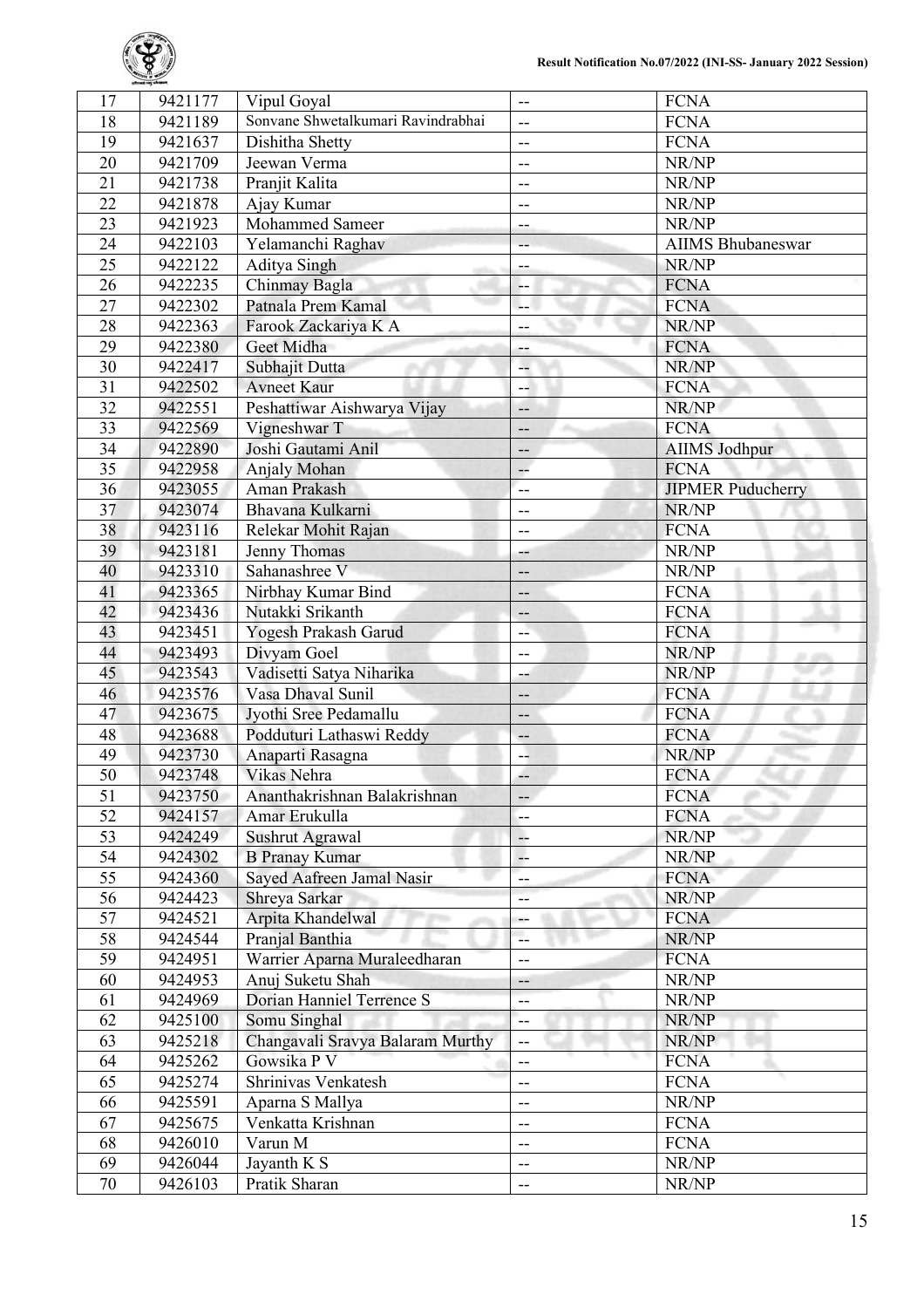

| 54. MCh - Urology |          |                                      |                               |                           |
|-------------------|----------|--------------------------------------|-------------------------------|---------------------------|
| S.No.             | Roll No. | <b>Name</b>                          | Category                      | <b>Allotted Institute</b> |
| 1                 | 9420001  | Kiran R                              | --                            | <b>FCNA</b>               |
| $\overline{2}$    | 9420068  | Prakhar Patel                        | $\overline{\phantom{m}}$      | <b>FCNA</b>               |
| 3                 | 9420083  | Barath Chinnaswami R                 | $-$                           | <b>FCNA</b>               |
| $\overline{4}$    | 9420084  | Ravi Gaur                            | --                            | <b>FCNA</b>               |
| 5                 | 9420193  | Naveen V T                           | --                            | <b>FCNA</b>               |
| 6                 | 9420251  | Tushar Deka                          | --                            | <b>FCNA</b>               |
| $\overline{7}$    | 9420254  | Harish Patel B N                     | --                            | <b>FCNA</b>               |
| 8                 | 9420288  | Navneet Saurav                       |                               | <b>FCNA</b>               |
| 9                 | 9420313  | Lakavath Sudheer Kumar               | --                            | <b>FCNA</b>               |
| 10                | 9420523  | Gautam Shubhankar                    | --                            | <b>AIIMS Rishikesh</b>    |
| 11                | 9420585  | T K Aravind                          | ц.                            | <b>FCNA</b>               |
| 12                | 9420602  | <b>Abhishek Yadav</b>                | --                            | NR/NP                     |
| 13                | 9420699  | Agrawal Sahil Atulbhai               | --                            | NR/NP                     |
| 14                | 9420706  | Manjunath K                          | --                            | NR/NP                     |
| 15                | 9420717  | <b>Akil Latief</b>                   | --                            | <b>FCNA</b>               |
| 16                | 9420751  | <b>Anant Kumar</b>                   | цL,                           | <b>FCNA</b>               |
| 17                | 9420754  | Kalyan Jyoti Dutta                   | $\overline{\phantom{a}}$      | <b>FCNA</b>               |
| 18                | 9420765  | Ashish Ranjan                        | --                            | NR/NP                     |
| 19                | 9420867  | Eluri Harsha Vardhan                 | --                            | NR/NP                     |
| 20                | 9420878  | Tapas Kumar Rajak                    | --                            | <b>FCNA</b>               |
| $\overline{21}$   | 9420889  | Shashank Kumar                       | --                            | <b>FCNA</b>               |
| 22                | 9420964  | Chalamala Shyam Sunder Reddy         | --                            | NR/NP                     |
| 23                | 9420997  | Amrit Preetam Panda                  | $--$                          | <b>FCNA</b>               |
| 24                | 9421030  | <b>Rahul Roy</b>                     | --                            | <b>FCNA</b>               |
| 25                | 9421062  | Nirmesh Kumar Saini                  | $-$                           | <b>FCNA</b>               |
| 26                | 9421089  | Amber Gupta                          | --                            | <b>FCNA</b><br>41.10      |
| 27                | 9421093  | Amulya Aggarwal                      | --                            | <b>FCNA</b>               |
| 28                | 9421096  | B V R S Sai Virinchi Yadav           | $-$                           | <b>FCNA</b>               |
| 29                | 9421149  | Pradyot Shahi                        | --                            | NR/NP                     |
| 30                | 9421150  | Shaikh Mohd Arsalan Mohd Abdul Wahid | --                            | <b>FCNA</b>               |
| 31                | 9421258  | <b>Manpreet Singh</b>                | $\overline{\phantom{a}}$      | NR/NP                     |
| $\overline{32}$   | 9421272  | Rahul Narayanan Unni                 | $-$                           | <b>FCNA</b>               |
| 33                | 9421286  | Naveen Lohar                         | --                            | <b>FCNA</b>               |
| 34                | 9421293  | Bhanushali Jay Jayesh                | --                            | NR/NP                     |
| 35                | 9421306  | <b>Abhishek Ganguly</b>              | L.                            | <b>FCNA</b>               |
| 36                | 9421339  | Kumar Nikhil                         | --                            | <b>FCNA</b>               |
| 37                | 9421396  | Thejas Lal S                         | $-$                           | NR/NP                     |
| 38                | 9421520  | Sahajdeep Singh Sohal                | --                            | NR/NP                     |
| 39                | 9421539  | Rohit Chauhan                        | w<br>$\overline{\phantom{a}}$ | <b>FCNA</b>               |
| 40                | 9421556  | Chebrolu Hethu                       | $\qquad \qquad -$             | <b>AIIMS</b> Raipur       |
| 41                | 9421578  | Chandranshu Tripathi                 | --                            | NR/NP                     |
| 42                | 9421604  | Harshdeep Singh                      | --                            | AIIMS Jodhpur             |
| 43                | 9421639  | Dr Siddharth Nayak K                 | $-$                           | NR/NP                     |
| 44                | 9421643  | Nitin Kumar Gangwar                  | --                            | <b>FCNA</b>               |
| 45                | 9421685  | Kanuri Harish                        | $\overline{\phantom{m}}$      | <b>FCNA</b>               |
| 46                | 9421727  | V Prashanth Kumar                    | $-$                           | <b>FCNA</b>               |
| 47                | 9421766  | Chetan Sharma                        | $-$                           | <b>FCNA</b>               |
| 48                | 9421775  | Badhrinath                           | $\overline{\phantom{a}}$      | <b>FCNA</b>               |
| 49                | 9421786  | Nandan Rai                           | $\overline{\phantom{m}}$      | NR/NP                     |
| 50                | 9421798  | Shiva Gour                           | $\overline{\phantom{a}}$      | <b>FCNA</b>               |
| $\overline{51}$   | 9421836  | Kartik Sharma                        | $\overline{a}$                | AIIMS Jodhpur             |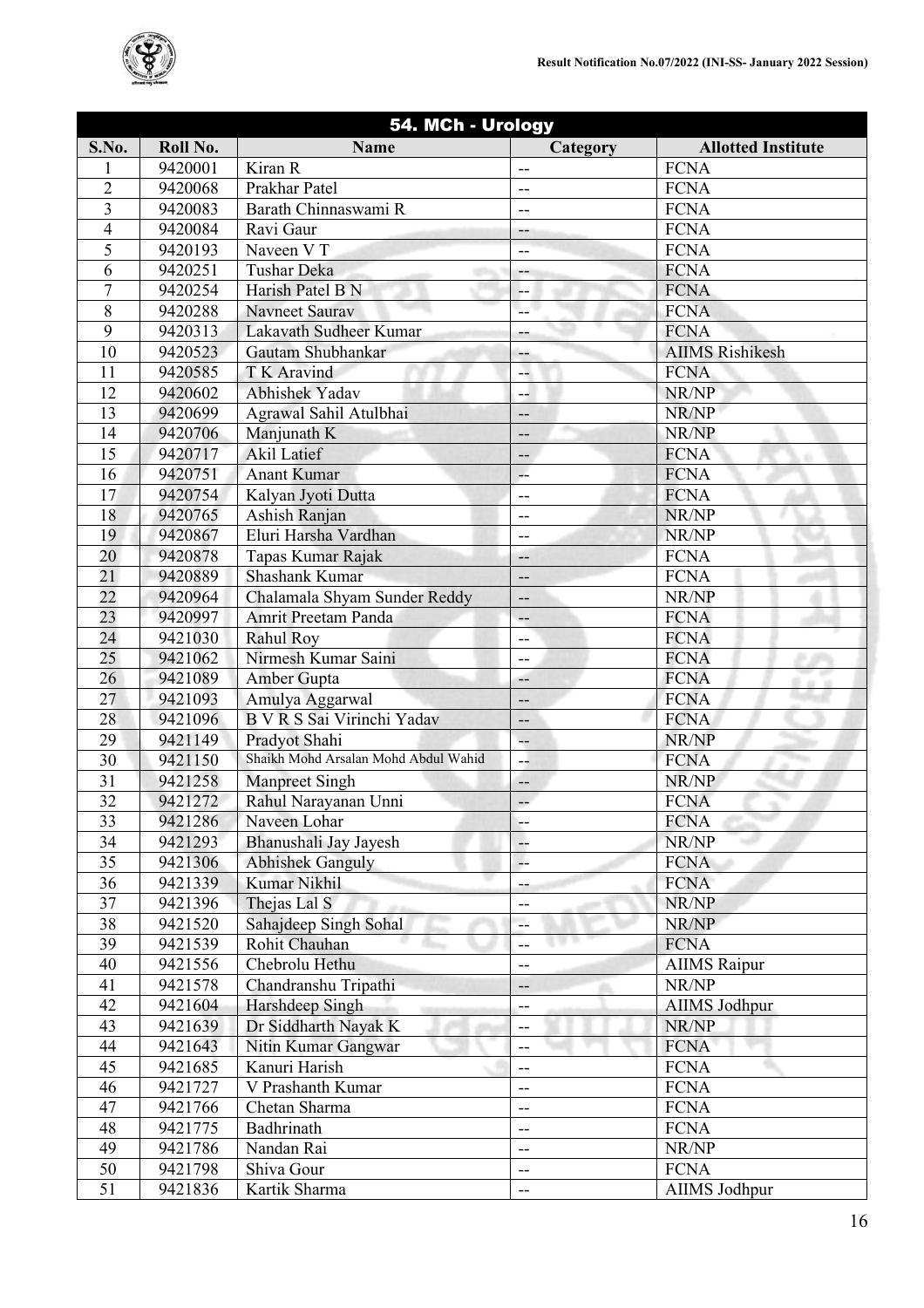

| 52              | 9421848 | <b>Bipul Agarwal</b>          | --                       | <b>FCNA</b>              |
|-----------------|---------|-------------------------------|--------------------------|--------------------------|
| 53              | 9421864 | Piyush Kumar Saini            | --                       | <b>FCNA</b>              |
| 54              | 9421986 | George Antony                 | --                       | <b>FCNA</b>              |
| $\overline{55}$ | 9422001 | Coelho Victor Vijay Frederick | $\overline{\phantom{a}}$ | NR/NP                    |
| 56              | 9422017 | Ritu Raj                      | $-$                      | <b>FCNA</b>              |
| $\overline{57}$ | 9422026 | Mehul Agarwal                 | --                       | <b>FCNA</b>              |
| $\overline{58}$ | 9422088 | Dinesh M                      | --                       | NR/NP                    |
| 59              | 9422089 | Babelay Gauray Narayan        | --                       | <b>FCNA</b>              |
| 60              | 9422114 | Rasi Veeraiah                 | $-$                      | NR/NP                    |
| 61              | 9422119 | Patel Ojas Pravinkumar        | --                       | NR/NP                    |
| 62              | 9422124 | Kudunthail Jeena Raju         | --                       | <b>FCNA</b>              |
| 63              | 9422144 | Mohammad Jahangir             | --                       | <b>FCNA</b>              |
| 64              | 9422166 | Arvind                        | ÷                        | <b>FCNA</b>              |
| 65              | 9422185 | Sajid Makbul Nurbhai          | --                       | <b>FCNA</b>              |
| 66              | 9422332 | Thummar Shailesh Rameshbhai   | --                       | NR/NP                    |
| 67              | 9422358 | Zia Uddin                     | --                       | NR/NP                    |
| 68              | 9422403 | Pradushana V P                | --                       | NR/NP                    |
| 69              | 9422411 | Vineet Kala                   | --                       | <b>FCNA</b>              |
| 70              | 9422434 | Nisanth P                     | $-$                      | <b>FCNA</b>              |
| 71              | 9422448 | Shahrukh Memon                | $-$                      | <b>FCNA</b>              |
| 72              | 9422466 | Kirti Singh                   | --                       | <b>AIIMS Bhubaneswar</b> |
| 73              | 9422488 | Harshit Agarwal               | $\overline{a}$           | <b>AIIMS</b> Rishikesh   |
| 74              | 9422496 | Keshav Sharma                 | --                       | <b>FCNA</b>              |
| 75              | 9422630 | Tufeel Ahmad Khan             | --                       | <b>FCNA</b>              |
| 76              | 9422666 | Prakhar Sharma                | --                       | NR/NP                    |
| 77              | 9422668 | Vaidya Ajit Namdeo            | --                       | <b>FCNA</b>              |
| 78              | 9422720 | Rochan Mangla                 | --                       | <b>FCNA</b>              |
| 79              | 9422751 | Raisa Navin Shetty            | --                       | NR/NP                    |
| 80              | 9422765 | Jinumon K V                   | --                       | NR/NP                    |
| 81              | 9422774 | Kanchan Kundu                 | --                       | <b>FCNA</b>              |
| 82              | 9422872 | Sonu Kumar Plash              | --                       | <b>FCNA</b>              |
| $\overline{83}$ | 9423042 | Deshpande Swanit Hemant       | $-$                      | <b>AIIMS Bhopal</b>      |
| 84              | 9423056 | Saryu Goel                    | --                       | <b>FCNA</b>              |
| 85              | 9423128 | Pankaj Chaudhary              | 44                       | <b>FCNA</b>              |
| 86              | 9423168 | Narkhede Vishal Premchand     | --                       | <b>JIPMER Puducherry</b> |
| 87              | 9423209 | Dhinesh A M                   | $-$                      | NR/NP                    |
| 88              | 9423213 | Suyash Bajoria                | $-$                      | NR/NP                    |
| 89              | 9423253 | Shrreya Akhil                 | 44                       | NR/NP                    |
| 90              | 9423272 | Aziz Mohammed Atikul Islam    |                          | NR/NP                    |
| 91              | 9423494 | Parwez Alam                   | --                       | NR/NP                    |
| 92              | 9423596 | Vikash Kumar                  | --                       | <b>FCNA</b>              |
| 93              | 9423706 | Siddharta Saxena              | ۰.<br>--                 | NR/NP                    |
| 94              | 9423867 | Jaysingani Jaymin Nanak       | $-$                      | NR/NP                    |
| 95              | 9423966 | Kumar Dheeraj                 |                          | <b>FCNA</b>              |
| 96              | 9423968 | Shailendra Kumar Sah          | --                       | <b>JIPMER Puducherry</b> |
| 97              |         |                               | --                       |                          |
| 98              | 9424088 | Rohan Kumar                   | --                       | <b>FCNA</b>              |
| 99              | 9424202 | Arun R                        | --                       | NR/NP                    |
|                 | 9424253 | <b>Gurram Santhosh Reddy</b>  | $-$                      | NR/NP                    |
| 100             | 9424257 | Vivek Tarigopula              | --                       | <b>AIIMS Bhubaneswar</b> |
| 101             | 9424374 | Wad Bhushan Ulhas             | --                       | <b>FCNA</b>              |
| 102             | 9424397 | Sharvil Thatte                | $\overline{\phantom{a}}$ | NR/NP                    |
| 103             | 9424456 | Vaibhav Sukalal Thakare       | --                       | NR/NP                    |
| 104             | 9424471 | Anurag                        | $-$                      | <b>FCNA</b>              |
| 105             | 9424532 | Dhaware Ganesh Balasaheb      | --                       | NR/NP                    |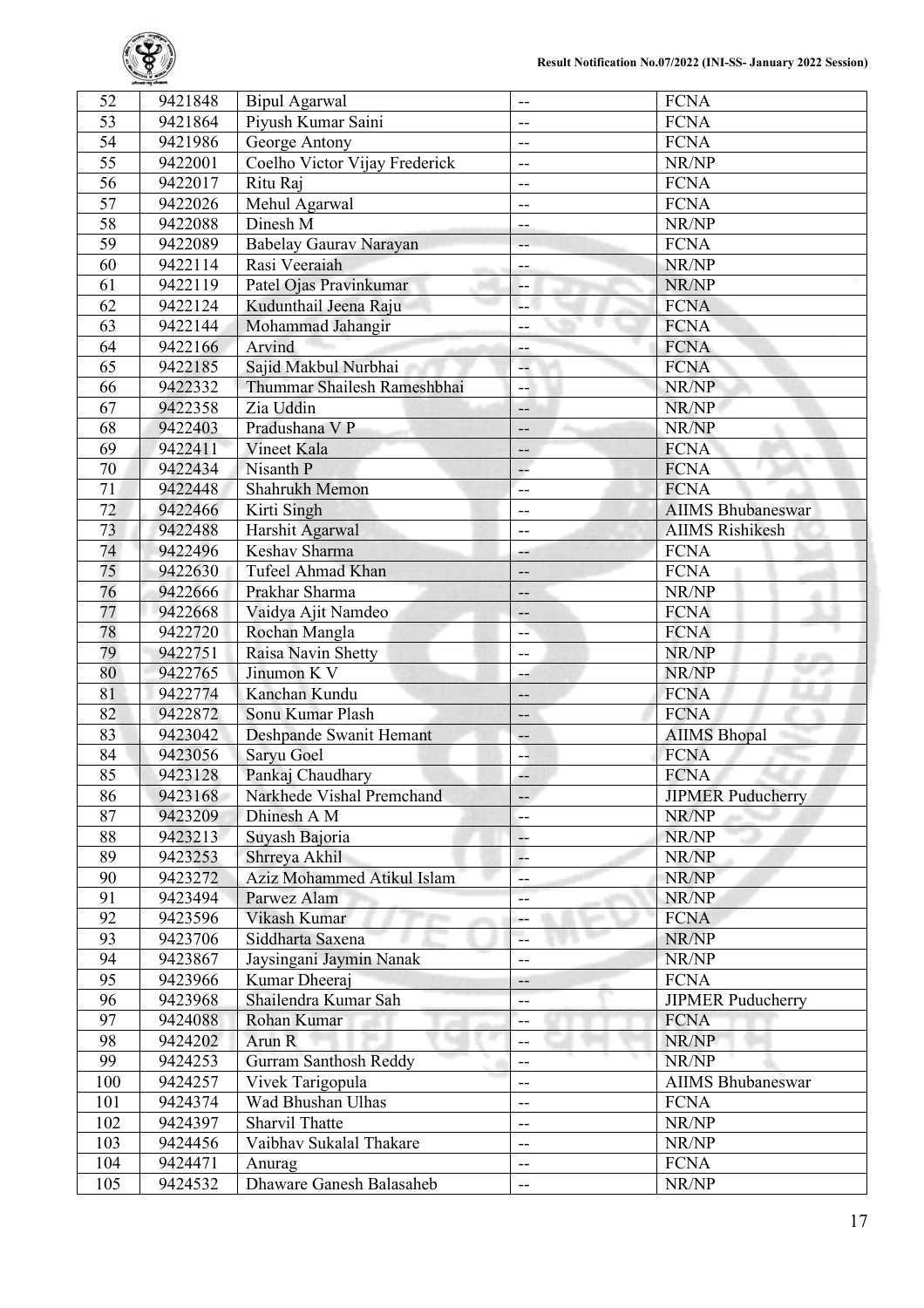

| 106 | 9424613 | Abhishek Saini                 | -- | <b>FCNA</b> |
|-----|---------|--------------------------------|----|-------------|
| 107 | 9424772 | Gajendrasingh Kishansingh      | -- | <b>FCNA</b> |
| 108 | 9424855 | Sharma Samkit Vishwanath       | -- | <b>FCNA</b> |
| 109 | 9424864 | Kunal Pisre                    | -- | NR/NP       |
| 110 | 9424914 | Rohan Nath                     | -- | NR/NP       |
| 111 | 9425029 | Biswajit Sahu                  | -- | <b>FCNA</b> |
| 112 | 9425303 | K Santhosh Kumar               | -- | NR/NP       |
| 113 | 9425413 | Gaurab Dasgupta                | -- | NR/NP       |
| 114 | 9425533 | Somit Kumar                    | -- | <b>FCNA</b> |
| 115 | 9425717 | Ankit Agrawal                  | -- | <b>FCNA</b> |
| 116 | 9425840 | <b>Firdous Ahmad Beigh</b>     | -- | NR/NP       |
| 117 | 9426029 | Shivaratna Chandrakant Mahadik | -- | NR/NP       |
| 118 | 9426166 | Devi Singh Kchhawa             | -- | <b>FCNA</b> |
| 119 | 9426195 | Madineni Bhavana Chowdary      | -- | NR/NP       |
| 120 | 9426488 | Kirane Kshitij Ganesh          | -- | <b>FCNA</b> |
| 121 | 9426554 | Abhishek Chhabara              | -- | NR/NP       |
| 122 | 9426711 | Dammalapati Mahesh Rahul       | -- | <b>FCNA</b> |
| 123 | 9426726 | Sama Suraj Kumar               | -- | NR/NP       |

#### **\*Abbreviations**

**FCNA :** Filled Choice Not Available at that rank

**NR / NP :** Not Participated (Did not register/Did not fill any choice)

### **IMPORTANT INFORMATION:**

- 1. This list includes all candidates who were eligible for the 2<sup>nd</sup> Round of Online Institute Allocation as per mentioned in the information brouchure.
- 2. This online Institute allocation list is provisional subject to the eligibility & other conditions as mentioned in prospectus/Notices published in website.
- 3. Candidates who did not participate in the 1st & 2nd Round of Online Institute Allocation are **NOT ELIGIBLE** for the 3<sup>rd</sup> Round of Online Institute Allocation but can participate in the Open Round of Institute Allocation (if any).
- 4. Candidates who have been allotted their first choice in the 1<sup>st</sup> & 2<sup>nd</sup> Round of Online Institute Allocation are required to mandatory report & join at respective allocated Institute and will not be considered for allocation in further round of allocation.
- 5. For the 3<sup>rd round</sup>, the order of Online Institute Allocation process will be based on the merit order used for the 1<sup>st</sup> & 2<sup>nd</sup> Round with no further change.

#### **PROCEDURE TO BE FOLLOWED BY CANDIDATES WHO HAVE BEEN ALLOTTED INSTITUTE AGAINST THEIR COURSE/SUBJECT IN THE 2ND ROUND OF ONLINE INSTITUTE ALLOCATION**

All candidates who have been allotted an Institute from their filled choices in the 2<sup>nd</sup> Round of Online Institute Allocation or not upgraded an Institute allotted in  $1<sup>st</sup>$  round of allocation are required to login through the online Institute allocation portal and **actively exercise one of the following options from 11.00 AM of 18<sup>th</sup> January, 2022 to 5.00 PM on 25th January, 2022. Failure to select any of the option as below will lead to forfeiture of the allocated Institute and the candidate will become ineligible to participate in 3rd Round.**

- Option 1. ACCEPT allotted Seat and DO NOT WISH TO PARTICIPATE in further rounds of Institute Allocation
- Option 2. ACCEPT allotted Seat and WANT TO PARTICIPATE in 3rd ROUND of Institute Allocation [If you choose option-2 and participate in next round and you are allocated another Institute as per your choice in next round, then you will have to join the Institute allocated during next round and the previously allocated seat shall be deemed vacated and automatically be allocated to other candidates next in merit as per choice. Failure to join the upgraded seat in next round of **Institute**

**allocation shall lead to impositions of penalty of Rs. 3.00 Lakh** if you do not join upgraded Institute.]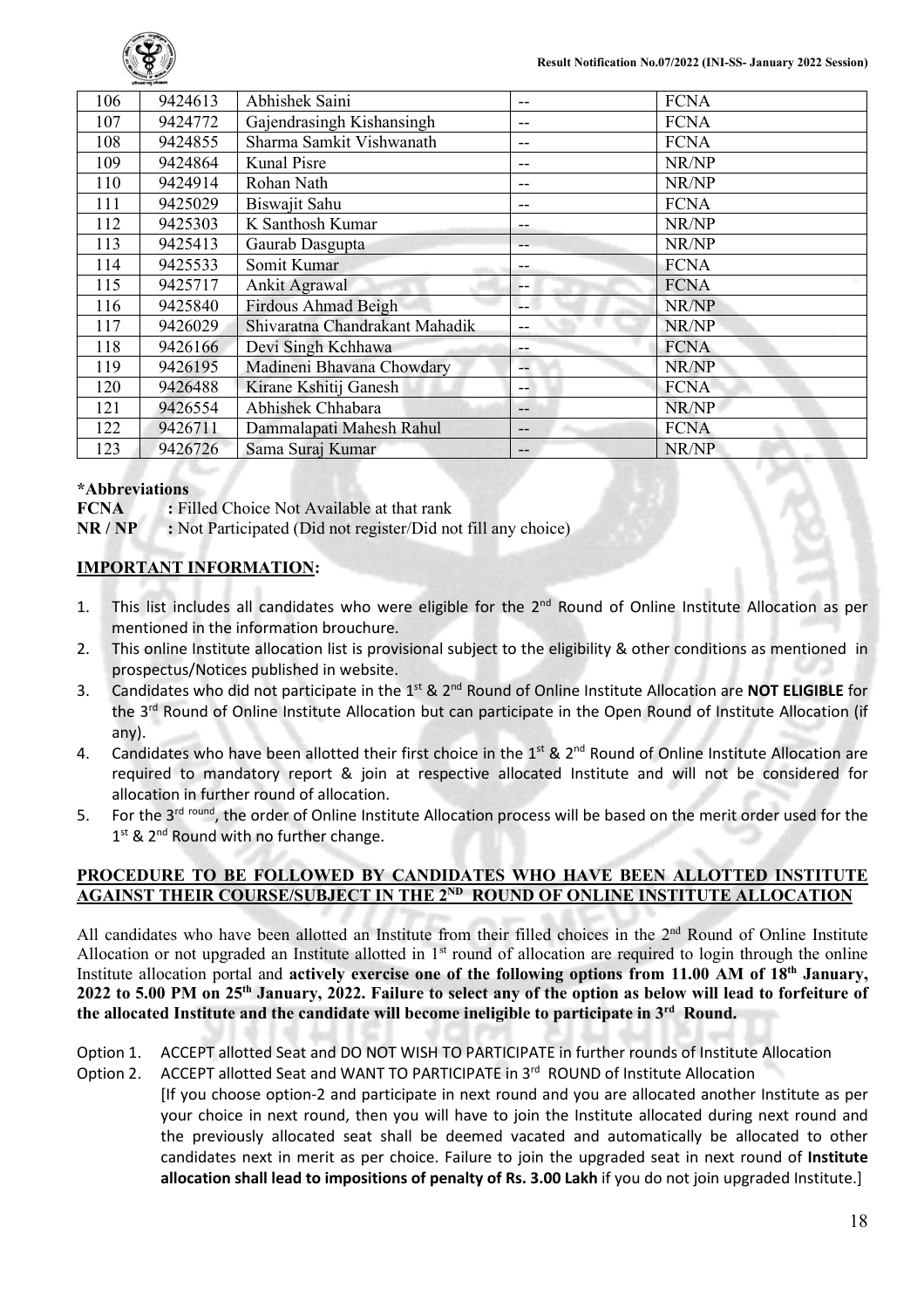

**Note: The candidates who have been allocated Institute at of 1st preference order out of all filled choices are mandatorily required to choose only option-1.**

### **Instruction for each option is as follows:**

- **Option 1:** If the Option of **ACCEPT allotted Institute and DO NOT WISH TO PARTICIPATE in further rounds of Institute Allocation** is selected then,
	- The candidate/authorized representative will have to report at respective INIs by **5.00 PM till 25th January, 2022** with the Offer Letter (downloaded from the online Institute allocation portal), Institute Allocation Letter/Slip from online Portal and deposit *original certificates OR a Demand Draft (DD) of Rs. 3 Lakhs only (Rupees Three Lakh only)* in the name of **Director AIIMS, New Delhi** *along with photocopies of certificates*. The DD will be returned only when original certificates are deposited.
	- It must be noted that by exercising this choice the candidate is OPTING NOT TO PARTICIPATE IN FURTHER ROUNDS OF INSTITUTE ALLOCATION.

In the event of a candidate who has exercised this option but does not report in person or through authorized representative by **5.00 PM on 25th January, 2022**, the admission will stand cancelled and he/she shall become ineligible for participating in all further rounds of Online Institute Allocation. No further correspondence shall be entertained in this regard. However, these candidates can participate in the Open Round of Institute Allocation (if any).

## **Option 2:** If the option of **"ACCEPT allotted Institute and WANT TO PARTICIPATE in 3rd ROUND of Online Institute Allocation**" is selected then

- The candidate/authorized representative will have report to the, respective INIs by **5.00 PM till 25th January, 2022** with the Offer Letter (downloaded from online Institute allocation portal) and deposit original certificates OR a Demand Draft (DD) of Rs. 3 Lakh only (Rupees Three Lakh only) in the name of **Director AIIMS, New Delhi** along with photocopies of certificates. The DD will be returned only when original certificates are deposited for joining the Institute in any round of Institute allocation.
- In the event of a candidate who has exercised this option but does not report in-person or through authorized representative (as per Information Brochure) by **5.00 PM till 25<sup>th</sup>January, 2022**, the admission will stand cancelled and he/she shall become ineligible for participating in all further rounds of Online Institute Allocation and seats so vacated will be offered to other in next round of allocation.
- The candidate shall be eligible for the 3<sup>rd</sup> round of Online Institute Allocation subject to above.
- If in the  $3^{rd}$  Round of Institute allocation, a candidate who has chosen option 2 is allocated another Institute as per choice made, then the candidate will have to accept the Institute allocated in  $3<sup>rd</sup>$ Round and the Institute allocated in the 2<sup>nd</sup> round will be released automatically. Such candidates cannot retain Institute allotted in 2<sup>nd</sup> Round and failure to join the Institute allocated in 3<sup>rd</sup> Round shall lead to imposition of penalty of Rs. 3 lakh.

**Note: If any candidate who has been allocated the Institute in the 3rd Round of Online Institute Allocation does not respond in any of the above manner, his/her Institute allocation shall stand cancelled and he/she shall be ineligible for all further Rounds of Institute Allocation except the Open Round of Institute allocation.**

# **POLICY REGARDING THE DEPOSITING OF DOCUMENTS/CERTIFICATES/DD**

**The claim to the allotted Institute by candidates is subject to verification of original documents for eligibility as applicable as well as identity verification of candidate.** If a candidate fails to submit all required certificates (original or photocopies with DD) his/her candidature shall stand cancelled, the Institute offered in  $2^{nd}$  Round shall be vacated for next Round and he/she will not be allowed to participate in 3<sup>rd</sup> Round of Institute allocation process. However, the candidate will be eligible for the Open Round of Institute Allocation (if any) subject to fulfillment of eligibility criteria.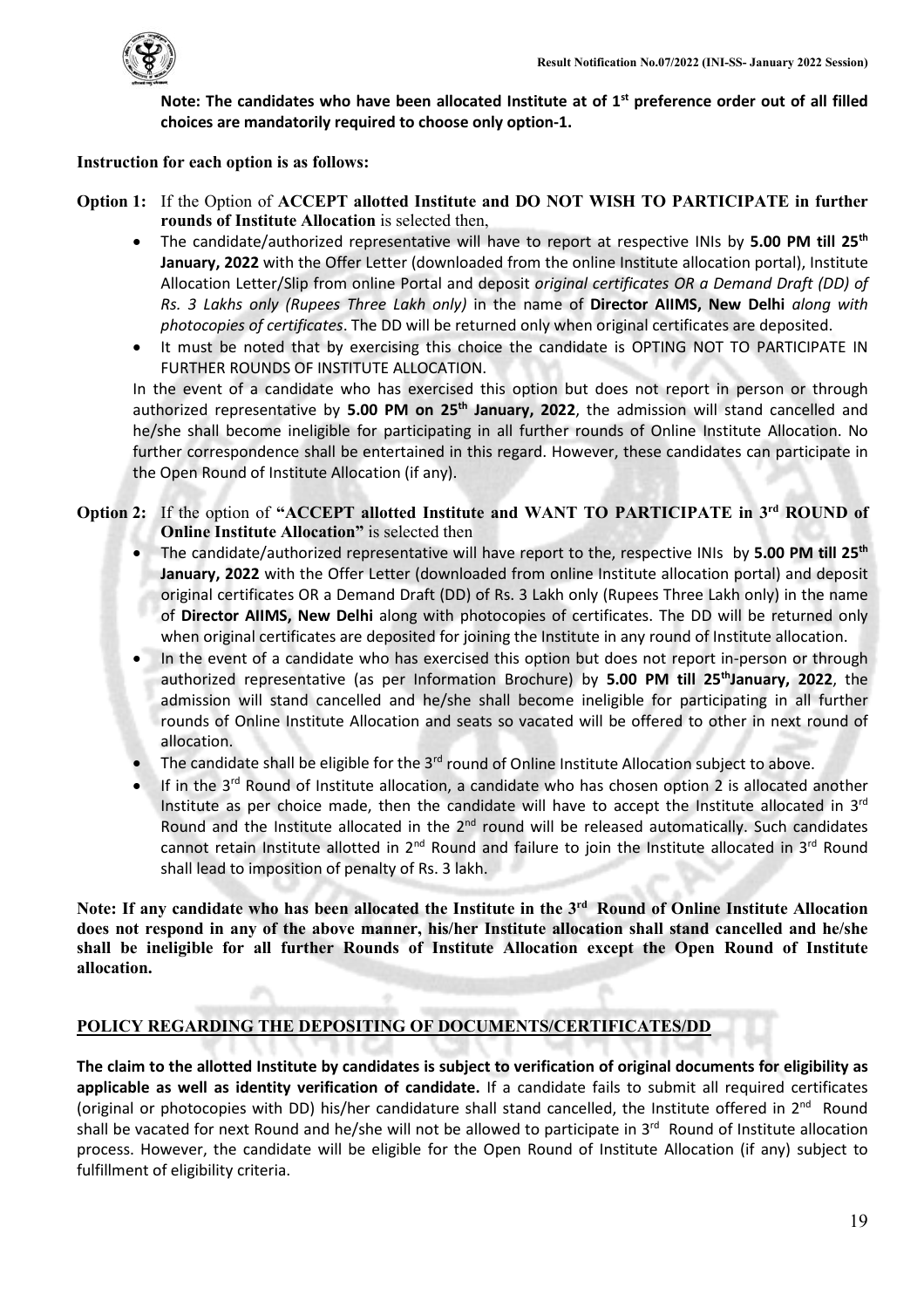

### **List of Documents/Certificates that are required to be deposited in Original/DD (Three lakh) along with one set of self attested photocopy as applicable.**

- i) Offer Letter<br>ii) Institute allo
- Institute allocation letter
- iii) Final Registration Slip
- iv) Admit Card issued by AIIMS.
- v) 10<sup>th</sup> passing/ Birth Certificate showing his/her date of birth.
- vii) MBBS degree & all years mark sheet
- viii) MD/MS degree/provisional pass certificate.
- ix) OBC/SC/ST/EWS or Ex-Serviceman certificate if you have taken any age relaxation.

| <b>OBC(NCL)</b>                 | 17.11.2020 to 16.11.2021 (Both Dates inclusive) |
|---------------------------------|-------------------------------------------------|
| <b>EWS</b>                      | 01.04.2021 to 16.11.2021 (Both Dates inclusive) |
| <b>SC/ST/Ex-Serviceman/PWBD</b> | Certificate should be issued before 16.11.2021. |

a. Certificate for Persons with Benchmark Disability\*\* issued from a duly constituted and authorized Medical Board as mentioned in the prospectus.

**Note:** *Candidates must note that a certificate from any other person/authority will not be accepted and no*  further correspondence in this regard shall be entertained. The name, designation and the seal of the *officer should be legible in the certificate.*

\*\* The allocated Institute of candidates who fail to produce valid certificate of PWBD category will be forfeited and the candidates will be permitted to participate in further round under their respective constitutional category subject to conditions applicable to respective merit list.

# **CONTACT DETAILS OF RESPECTIVE INIs FOR ADMISSION TO DM/MCh/MD(HA) COURSES FOR JANUARY 2022 SESSION.**

Candidates who have been allotted Institute and have chosen option 1 or 2 that requires them to deposit certificate / DD should approach Nodal officer/official at respective INIs as given below. Those who have chosen option 1 and 2 (see above) and wish to deposit DD then the DD should be only in the favour of **Director AIIMS, New Delhi, payable at Delhi**.

| <b>S.N.</b>    | <b>AIIMS</b>       | Name of Nodal Officer/ Concerned Officials                                                                     | E-Mail ID                                                                    |
|----------------|--------------------|----------------------------------------------------------------------------------------------------------------|------------------------------------------------------------------------------|
| 1 <sub>1</sub> | New Delhi          | Dr.Sanjeev Lalwani, Registrar<br>Candidate reporting time at AIIMS New Delhi<br>should be 10.00 AM to 1.00 PM  | aiims.reg@gmail.com                                                          |
| 2.             | Bhopal             | Dr. Rajesh Malik, Dean (Academics)<br>Dr shashank purwar, Registrar                                            | dean@aiimsbhopal.edu.in<br>registrar@aiimsbhopal.edu.in                      |
| 3.             | <b>Bhubaneswar</b> | Mr.B.B. Mishra, Registrar<br>Dr.Rituparna Maiti, Asso.Dean (Academics)                                         | registrar@aiimsbhubaneswar.edu.in<br>pharm rituparna@aiimsbhubaneswar.edu.in |
|                |                    | Mishra,<br>Dr.Pritinanda<br>Faculty-in-charge,<br>Academic PG                                                  | pathol pritinanda@aiimsbhubaneswar.edu.in                                    |
| 4.             | Jodhpur            | Dr.Shilpi Gupta Dixit, Vice Dean (Academics)                                                                   | deanacademics@aiimsjodhpur.edu.in<br>deanacademicsidh@gmail.com              |
| 5.             | Patna              | Dr.Amit Patil, Sub-Dean (PG affairs)<br>Mr.Padam Pratap Singh Yadav, JAA, Dean padamp@aiimspatna.org<br>Office | dramitpatil@aiimspatna.org                                                   |
| 6.             | Raipur             | Dr. Nitin R. Gaikwad, Registrar<br>Shri Kamal Kumar, JAA                                                       | registrar@aiimsraipur.edu.in                                                 |